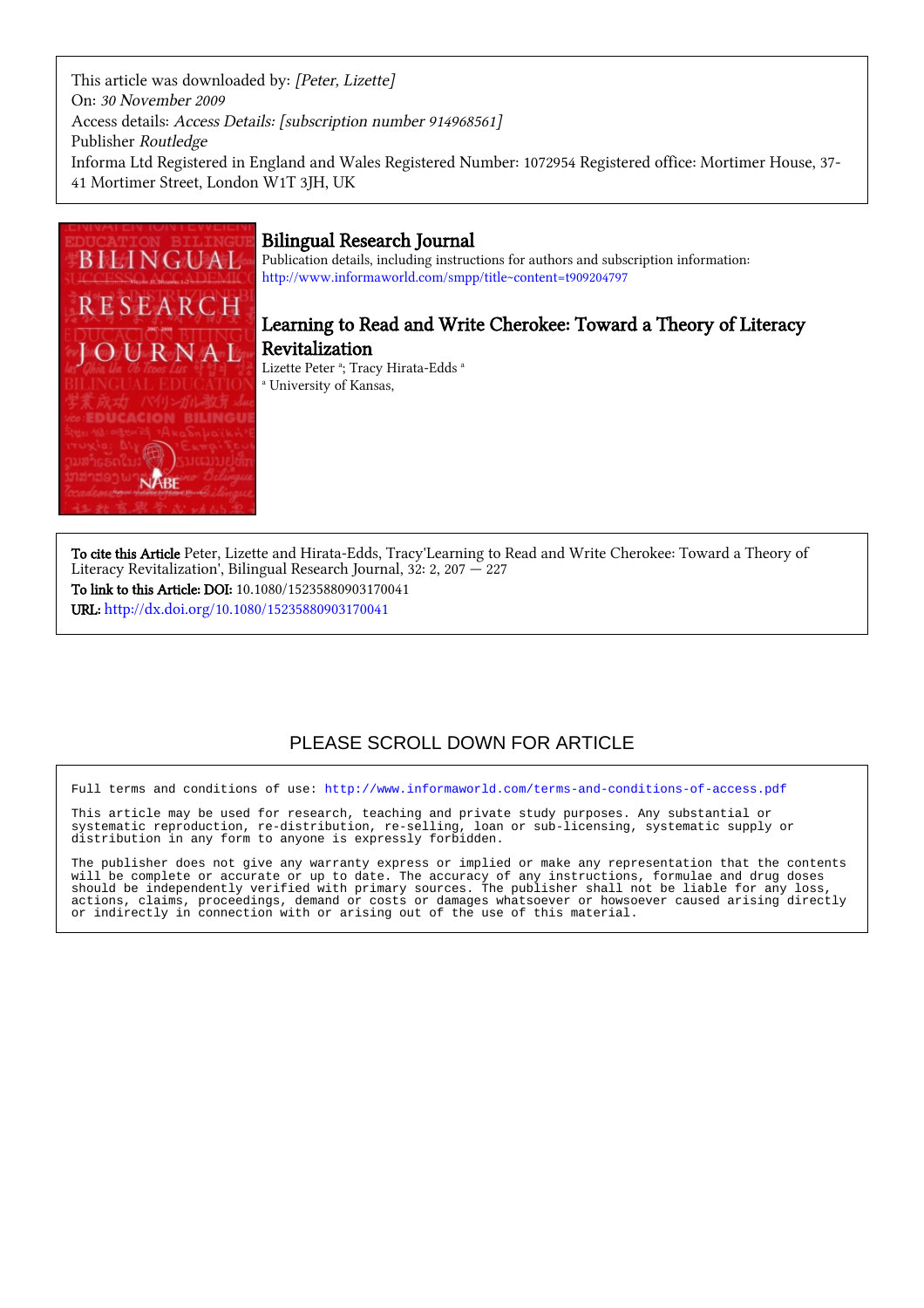

# Learning to Read and Write Cherokee: Toward a Theory of Literacy Revitalization

Lizette Peter and Tracy Hirata-Edds

*University of Kansas*

In an effort to revitalize the Cherokee language, Cherokee Nation launched an immersion program for preschool and elementary children in Tahlequah, Oklahoma. Central to the curriculum is literacy in the Cherokee writing system known as *syllabary*. This study focuses on sociocultural and sociolinguistic evidence toward an understanding of the syllabary's role in Cherokee immersion, children's general literacy skills, and the micro- and macrolevel contexts of literacy in syllabary. We consider how an examination of Cherokee-literacy revitalization—as a feature of broader language revitalization—offers insight into the challenges and opportunities facing those who teach endangered languages through school-based immersion.

#### INTRODUCTION

In the United States, only 20 of approximately 175 Native American languages have speakers across generations (Krauss, 1996). With fewer and fewer children learning these languages, all might disappear by the end of the 21st century as result of language shift (Mithun, 1999). Among members of Cherokee Nation in northeastern Oklahoma, few under the age of 40 are considered fluent speakers of the Cherokee language (Cherokee Nation, 2003). This lack of parental-aged speakers also means that children are not acquiring the language at home; consequently, Cherokee is considered "definitively endangered" according to UNESCO's (2003) Language Vitality Scale of Intergenerational Language Transmission and may disappear in the next 50 years (Krauss, 1998).

To combat this dire forecast, Cherokee Nation launched an early childhood language-immersion program in 2001 in Tahlequah, Oklahoma, as part of its language- and culture-revitalization initiatives. Novel in its approach and unprecedented in its scope, the program started serving

Lizette Peter is Assistant Professor in the Department of Curriculum and Teaching at the University of Kansas. Her scholarly interests include second-language acquisition and pedagogy, sociolinguistics, language immersion, and endangered-language revitalization. She has been an advisor to Cherokee Nation on language-revitalization initiatives since 2001.

Tracy Hirata-Edds earned her Ph.D. from the University of Kansas's Child Language Program. She works with tribal groups on language and culture maintenance and revitalization in Oklahoma providing language workshops and teacher trainings. She also advises Cherokee Nation's Immersion Program and teaches at the University of Kansas's Applied English Center.

Address correspondence to Lizette Peter, University of Kansas, Department of Curriculum & Teaching, 1122 West Campus Road, Lawrence, KS 66045. E-mail: lpeter@ku.edu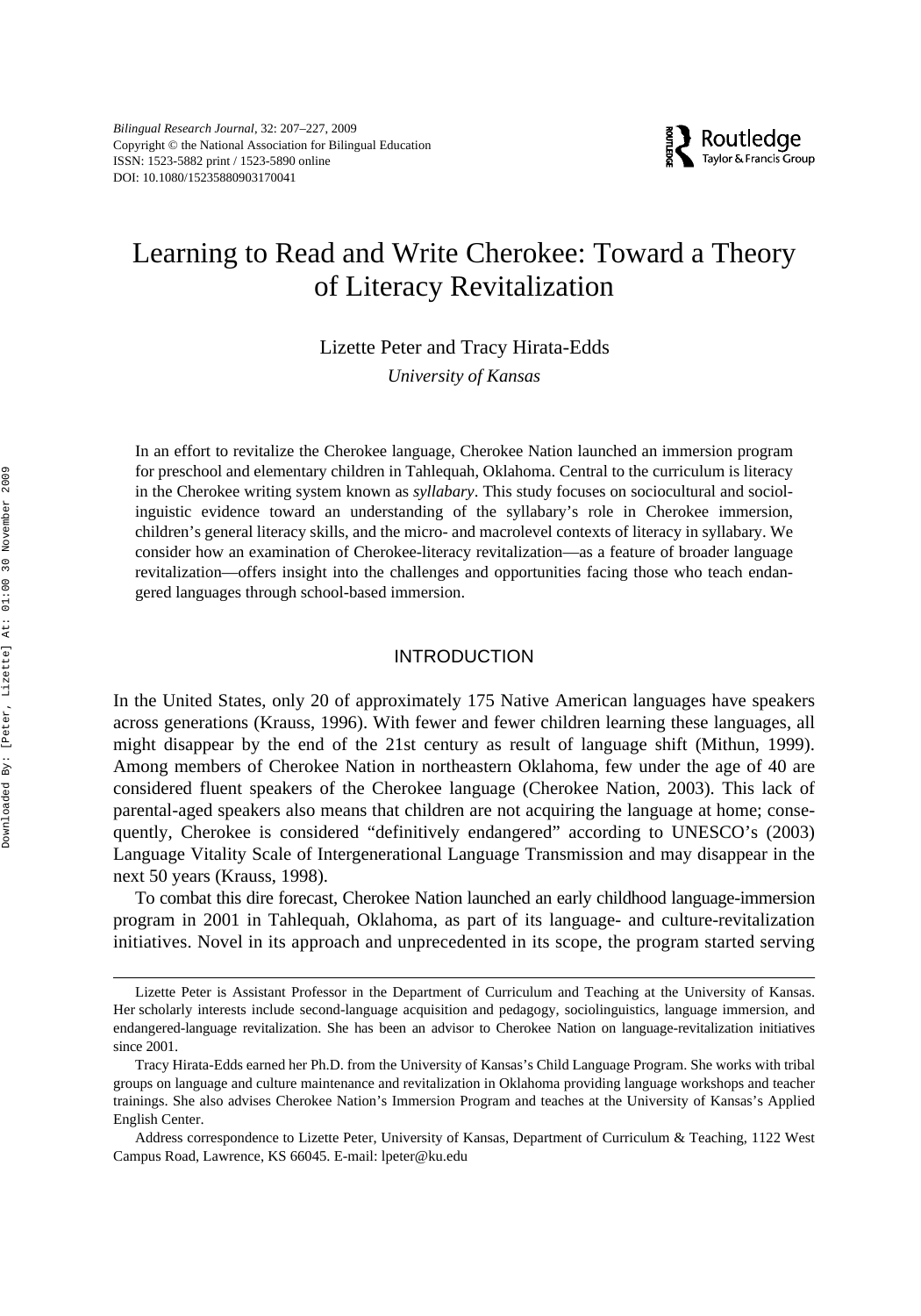3- and 4-year-olds in one preschool classroom and has since grown to five classrooms for children aged 3 to 8 years, preschool through third grade. In August 2009, a fourth-grade classroom will be added, and with each subsequent year a new grade will be added up through the sixth grade. The ultimate mission of Cherokee immersion as stated in its 10-year Language Revitalization Plan is "for children to acquire the Cherokee language in such a way that it will become an integral part of their lives and their knowledge about the world around them" (Cherokee Nation, 2003, p. 36). Achieving that mission has involved the development of a standards-based curriculum for each grade level in which Cherokee language is taught, with academic content in language arts, mathematics, science, social studies, health, fine arts, cultural behaviors, and technology. Prominent in this curriculum—and, hence, in the nine classroom teachers' instructional practices—is the teaching of reading and writing in Cherokee syllabary, the writing system developed by George Guess (or Gist), a Cherokee best known as Sequoyah.

Although Fishman (1991) contends that literacy is not a requirement for reversing language shift, we find that, in the case of the Cherokee Nation immersion program, literacy in syllabary plays an important and complementary role to orality, and that the revitalization of Cherokee *literacy* is integral to the larger mission of Cherokee *language* revitalization. And yet, to date, only Bender (2002a, 2002b, 2008) has systematically explored the contemporary functions of literacy in the Cherokee syllabary among Eastern Band Cherokee members in North Carolina. In this study, we seek to better understand the role that literacy plays in Cherokee Nation's language-revitalization program through an examination of evidence collected over the course of 1 year on kindergarten, first-, and second-grade immersion students' learning of Cherokee syllabary. In doing so, we consider both the microlinguistic phenomena associated with children learning to read and write Cherokee and the more macrolevel sociocultural and sociolinguistic features of the context in which this learning is situated. Such studies are needed; as Bender (2002a) concludes, "Cherokee literacy teaches us something important about Cherokee modes of communication and self-expression while enriching our cross-cultural understanding of what it means to read and write" (p. 1).

A number of researchers have noted the social construction of literacy among Indigenous peoples. Kulick and Stroud (1993), for example, found that Gapuners in Papua New Guinea "have their own ideas about reading and writing, generated from their own cultural concerns" not those borrowed from foreign influences (p. 55). McLaughlin's (1989, 1992) research on Navajo literacy validated a "critical model of literacy" where "the meanings of literacy derive from the individual's struggle for voice within institutional and ideological contexts in which forms of oral and written communication are embedded" (1989, p. 276). His work underscores a need "to understand literacy as a set of concepts and practices that operate within a cultural context" (1992, p. 20). Similarly, Street (1997) characterized Hornberger's (1997) collection of studies on Indigenous literacies in the Americas as providing recognition that becoming literate involves more than just decoding skills—it also involves "learning the underlying cultural meanings and uses of that particular literacy" (p. 377). The collection puts forth a range of evidence of how local literacies are "invented often by indigenous peoples in the face of the dominant literacies of the colonial powers" (p. 378). In Chiapas, Mexico, Rockwell (2005) found that "Indigenous groups appropriated writing and used it for their own purposes" (p. 23). Finally, Francis and Reyhner (2002) contend that "Bilingual Indian children learning to read and write encounter challenges and opportunities that are different in some significant ways from both their monolingual and bilingual peers who speak a 'language of wider communication'"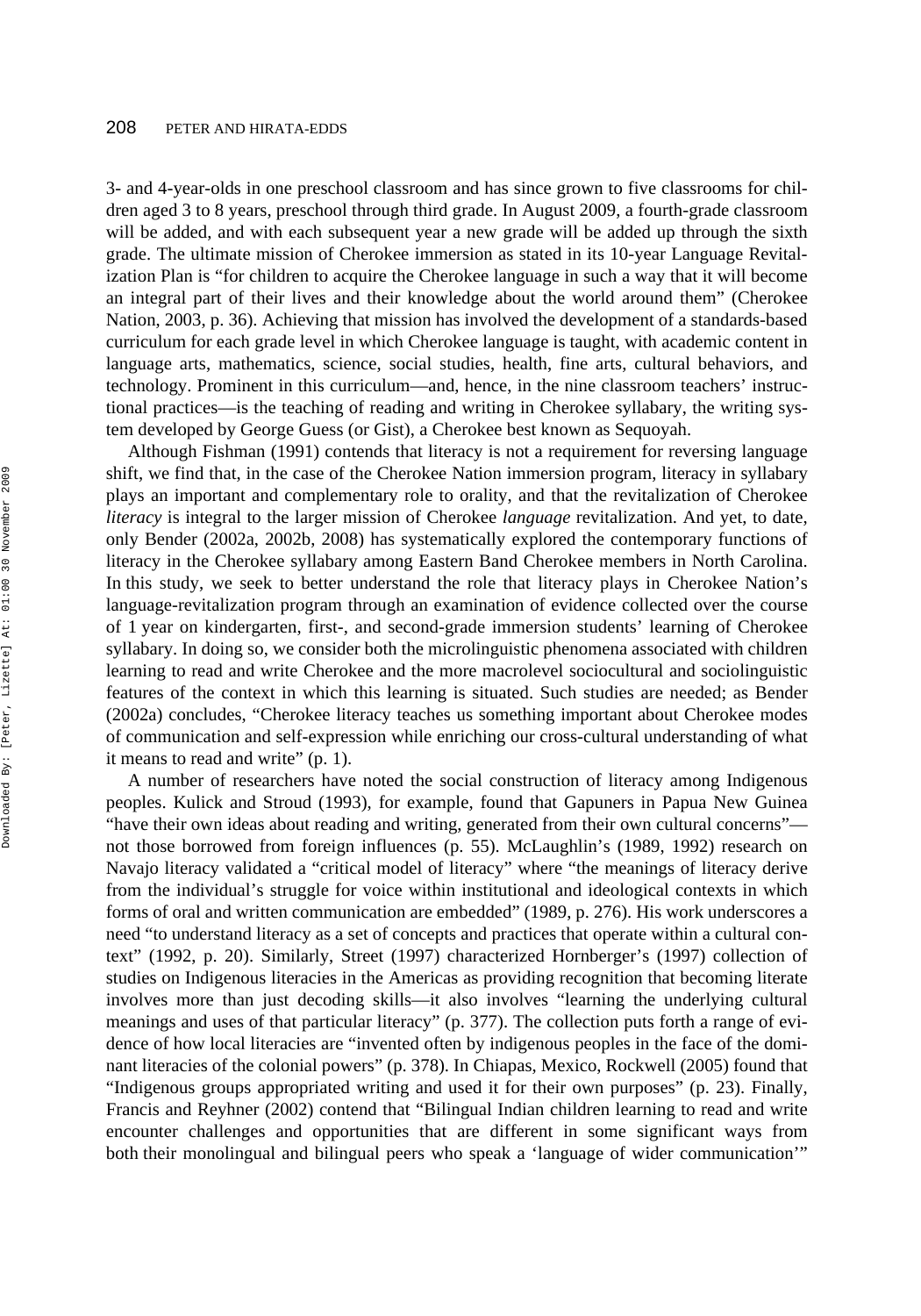(p. 131). These studies are noteworthy for the comprehensive range of macro- and microlevel issues explored, which, combined, provide a research base for understanding the complexities of learning to read and write an endangered Indigenous language as a component of language maintenance or revitalization.

This study contributes to the above literature by offering unique sociocultural and sociolinguistic evidence toward the development of a more explanatory theory of language revitalization, particularly with regard to literacy. In doing so, it addresses the questions: (a) What role does the Cherokee syllabary play in the Cherokee Nation language-immersion classrooms? (b) What are children's general abilities on various reading and writing tasks? (c) How are children's developing reading and writing abilities situated within the sociolinguistic context of Cherokee syllabary? To answer these questions, we first review two theoretical models that serve to frame and inform our study: Joshua Fishman's (1991, 2001, 2006) Graded Intergenerational Disruption Scale and Nancy Hornberger's (2003) Continua of Biliteracy. Combined, these theoretical models allow for a holistic understanding of both the literacy experiences of children in the immersion school and the relevant sociocultural and sociolinguistic contexts for the function of literacy in reversing Cherokee language shift. We then provide an overview of our research methods and our roles as researchers. That leads us to an examination of linguistic and sociolinguistic evidence, starting at the microlevel of the classroom and the children's performance, and moving to the macrolevel, characterized by the sociocultural and sociolinguistic facets of Cherokee syllabary usage. By way of discussion, we offer a nuanced conceptual model for understanding the revitalization of Cherokee literacy as a feature of broader language revitalization efforts. Finally, we consider how an examination of Cherokee-literacy revitalization offers insight into the challenges and opportunities facing those who teach endangered languages through school-based immersion.

## A THEORETICAL FRAMEWORK FOR UNDERSTANDING CHEROKEE-LITERACY REVITALIZATION

## Understanding Cherokee Literacy Through the Graded Intergenerational Disruption Scale

Joshua Fishman has formulated a model for both describing linguistic situations and prescribing steps for reversing language shift (RLS). His Graded Intergenerational Disruption Scale (GIDS; 1991, 2001, 2006) has been operationalized in numerous endangered language contexts—including Cherokee (see Peter, 2007). The scale comprises eight stages that an endangered language community may target in their attempts at RLS, with stage 8 representing the "programme minimum" for "numerically and politically weak language-in-culture settings" (2006, p. 96). Stages 8 through 5 are at the more severe end of intergenerational disruption. Reversing language shift at these stages are attempts to attain stable diglossia, a situation in which one language is used for purposes of wider communication, such as government, media, and schools; while a second language, the endangered language, is used locally, in homes and neighborhoods. Stages 4 through 1, by contrast, transcend diglossia and represent attempts to situate the endangered language in increasingly broader contexts and at levels of higher sociocultural status; or, in Fishman's words, "to push on beyond these stages [8 through 5] into the upper reaches of sociosymbolic life" (2006, p. 97).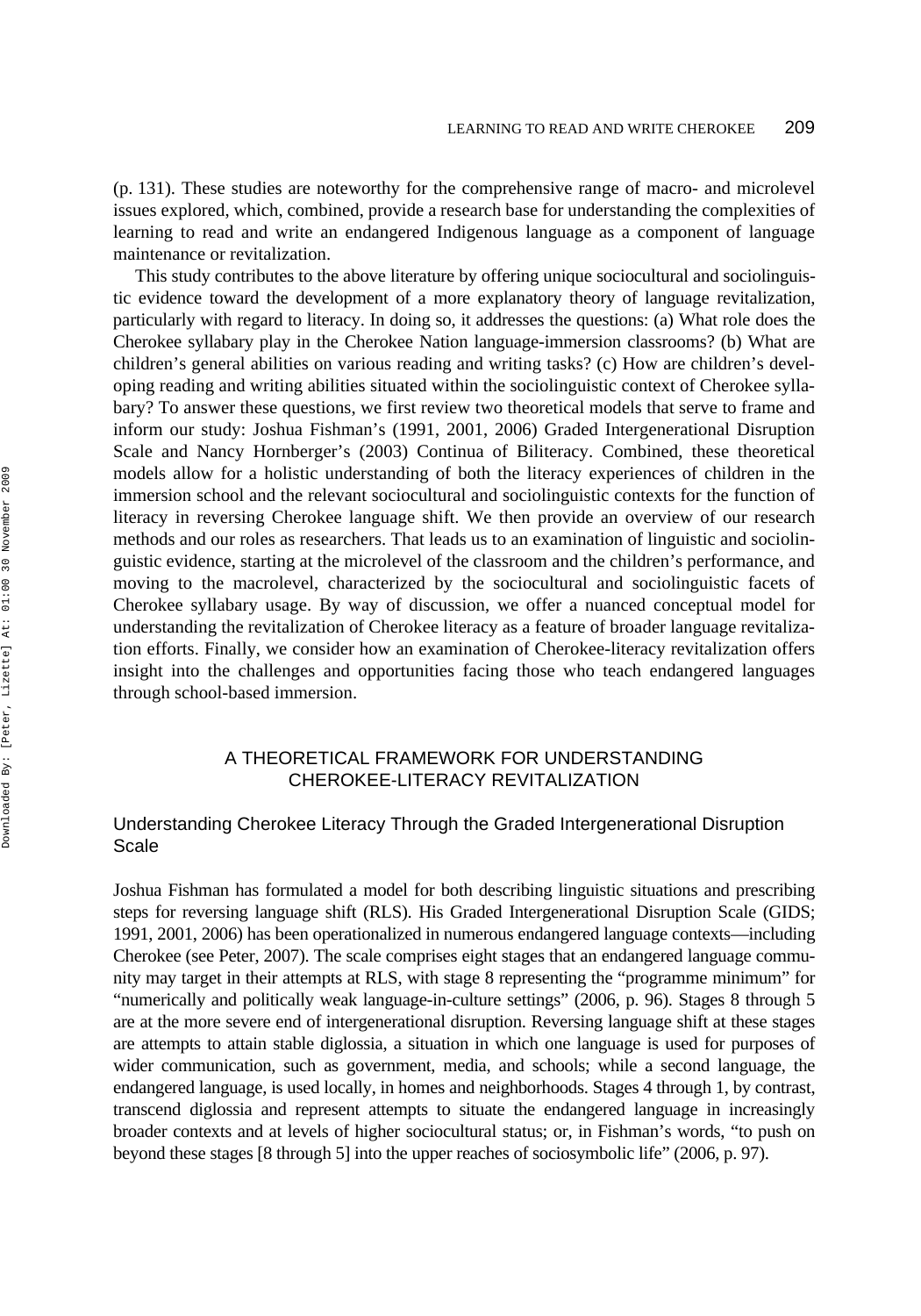Of particular relevance to this study are Stages 5 and 4a, and the attempts being made by Cherokee Nation to "transcend diglossia" by supplanting English with Cherokee language and literacy in as many arenas as possible—most visibly and effectively in the immersion school. Stage 5, on the "weak side" of GIDS, "entails formal linguistic socialization," most often involving literacy, that "adds additional varieties to the learner's repertoire, above and beyond those that can be acquired in the largely oral and familiar interaction within most familyneighbourhood- and community-intergenerational situations" (Fishman, 2006, p. 96). Although this stage is characterized by schooling in a sense, it is done outside the realm of compulsory education and is particularly suited for adults. In the case of Cherokee-language revitalization in Cherokee Nation, as will be discussed in greater depth below, the majority of teaching and learning of Cherokee literacy has targeted stage 5 and has been geared primarily toward fluent Cherokee-speaking adults who want to learn the syllabary particularly for reading religious texts.

Stage 4, in contrast to stage 5, falls on the "strong side" of language-revitalization efforts and 4a in particular represents schooling *in lieu of* compulsory education that is substantially under the control of the endangered-language community. In this setting, schools are required to adhere to minimal standards imposed by the state but are afforded some autonomy in decisions related to curriculum, length of the school day and year, and inclusion of desirable experiences for students. In comparison to stage 5 activities, education at stage 4a can entail significant costs for the community, and Fishman (2006) warns that only "demographically and economically strong" communities can be successful at this stage; in fact, he notes that these programs can result in educational quality inferior to the mainstream system (p. 98). We will return to this warning in our final discussion.

With regard to the teaching of Cherokee literacy, the primary difference between these two stages is the domain in which literacy instruction takes place: In Stage 5, literacy instruction for old and young occurs *outside* of compulsory education; whereas in Stage 4a, literacy instruction occurs as part of schooling *in lieu of* compulsory education. Fishman views Stage 4a as having greater potential in reversing language shift than stages 5 through 8 on the scale because it is here that social power on the part of the community is fostered. Indeed, in the case of the Cherokeeimmersion school, personnel issues and curricular and instructional decisions are made solely by Cherokee Nation, and attempts are made to insert Cherokee-ness in every aspect of the program. Although the Cherokee language-immersion program may be located at Stage 4a on the GIDS, the shifting sociolinguistic domains in which the syllabary is learned and used present special circumstances for Cherokee-language immersion, as we will see in our attempt to operationalize the model.

#### Understanding Cherokee Literacy Along the Continua of Biliteracy

In addition to the GIDS, we draw upon Nancy Hornberger's (2003) "continua of biliteracy," which offers "a framework in which to situate research, teaching, and language planning in linguistically diverse settings" (p. xv). Although all 12 continua (there are 3 continua each for the categories of context, media, development, and content) could be operationalized within an examination of Cherokee literacy, of particular relevance to this study are 3 continua that, according to Hornberger, intersect to define the biliteracy context: the micro–macro continuum, the oral–literate continuum, and the monolingual–bilingual continuum.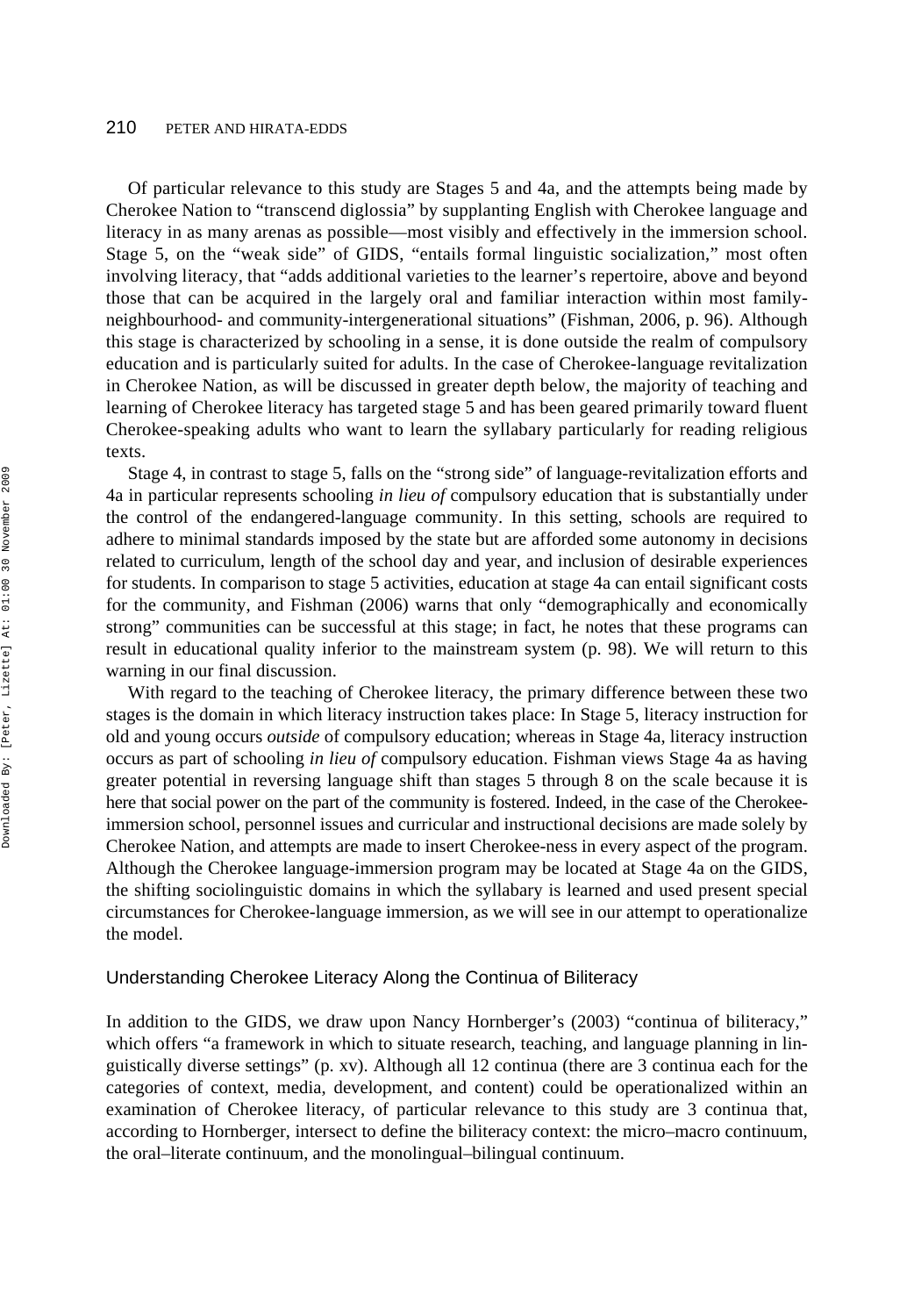The micro–macro continuum is useful for illustrating how sociolinguistic and sociocultural phenomena can be understood using both micro- and macrolevels of linguistic analysis, and serves to contextualize across space and time phenomena that exist along the other two continua. Along the oral–literate continuum, for example, literacy practices in Cherokee syllabary are interrelated with Cherokee orality, and the fluid nature of that relationship ranges from the macro- to the microlevel of analysis. At the macro level, the creation of Cherokee syllabary served to fundamentally alter literacy practices among Cherokee speakers; while the microlevel reflects the connection between children's second-language acquisition of Cherokee in an immersion setting, and how their oral skills in the language interact with their developing literacy in syllabary. Finally, the monolingual–bilingual continuum represents most broadly the Cherokee-language revitalization enterprise. The macrolevel end of the continuum is where we situate the phenomenon of Cherokee language shift, historically and socioculturally, from monolingualism in Cherokee to bilingualism in Cherokee and English, to near universal monolingualism in English. Contemporary attempts at reversing language shift through school-based language immersion, then, tend to represent more microlevel aspects of language planning, including the curricular and instructional roles of Cherokee and English and the developing bilingualism of children in the program.

In Table 1, we illustrate the oral-literate and monolingual-bilingual phenomena particular to the Cherokee context within Hornberger's (2003) sociolinguistic framework. It is our contention that an examination of the contexts of biliteracy as conceived through the three continua described above, within stages 5 and 4a of GIDS, provides parsimoniousness and explanatory

|                               |       | Levels of Social Interaction                                                                                                                                                                                                                                                                              |                                                                                                                                                                                                                                                                                                     |  |  |
|-------------------------------|-------|-----------------------------------------------------------------------------------------------------------------------------------------------------------------------------------------------------------------------------------------------------------------------------------------------------------|-----------------------------------------------------------------------------------------------------------------------------------------------------------------------------------------------------------------------------------------------------------------------------------------------------|--|--|
|                               |       | Micro                                                                                                                                                                                                                                                                                                     | Macro                                                                                                                                                                                                                                                                                               |  |  |
| Levels of Linguistic Analysis | Micro | Micro-Micro<br>• Features of Cherokee orality and<br>literacy, including orthography,<br>morphology, and syntax,<br>examined microlinguistically<br>• Immersion children's<br>developing Cherokee literacy<br>skills as analyzed through the<br>Cherokee Language Immersion<br><b>Literacy Assessment</b> | Macro-Micro<br>• The contrasting bilingual<br>language experiences of<br>immersion teachers and their<br>students, analyzed through<br>classroom observations of<br>teacher-student interactions<br>• The school-to-home literacy<br>connection, analyzed through a<br>home literacy questionnaire. |  |  |
|                               | Macro | Micro-Macro<br>• Juxtaposition of traditional<br>versus contemporary use of<br>syllabary, examined<br>ethnographically                                                                                                                                                                                    | Macro-Macro<br>• Domain shift of Cherokee<br>literacy from stage 5 to stage 4a,<br>examined historically and<br>socioculturally<br>• Cherokee language shift and<br>evitalization, examined as a<br>sociolinguistic phenomenon                                                                      |  |  |

TABLE 1 Micro- and Macrosociolinguistics Considerations of Cherokee Language Revitalization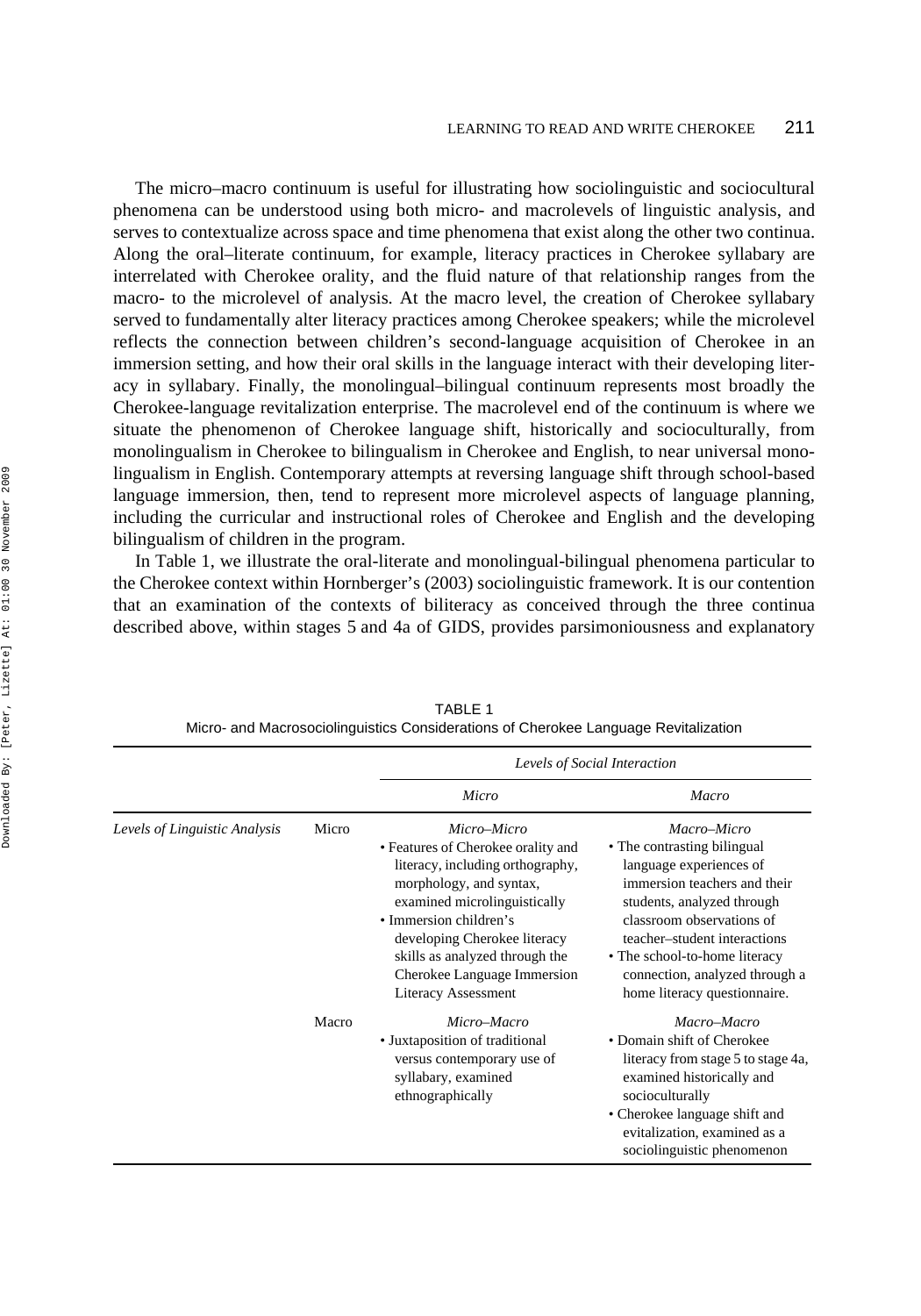power for understanding Cherokee-literacy revitalization. We now turn to the micro- and macrolevel evidence that operationalize this theoretical framework.

#### METHODS OF RESEARCH AND RESEARCH CONTEXT

The research from which this paper draws is part of a larger, 9-year examination of the nature and effects of Cherokee Nation's attempt at reversing language shift through early childhood immersion. As long-term consultants and advisors to the project, we have engaged in numerous activities at the programmatic level, providing teachers with professional development, advising on curriculum and materials development, facilitating stakeholder meetings, and test development, training, and administration. Through this relationship with Cherokee Nation, we have also been granted internal review board approval and access to the school setting and the broader community for the purposes of research and have collected data to address a range of questions through various methodological techniques (see, for example, Hirata-Edds, 2006; Montgomery-Anderson, 2008; Peter, 2003; Peter, 2007; Peter & Hirata-Edds, 2006; Peter, Hirata-Edds, & Montgomery-Anderson, 2008).

This particular inquiry into the children's acquisition of Cherokee literacy began as part of an annual administration of language assessments developed for the unique purpose of gauging immersion students' developing language skills, including vocabulary knowledge, listening comprehension, oral expression, morphological understanding, and their progress in these skills from one year to the next. Until spring of 2008, these language assessments focused on listening and speaking skills. But, with increased curricular and instructional emphasis on literacy, particularly as students reached first grade, we worked with teachers and curriculum staff to develop and administer the Cherokee Language Immersion Literacy Assessment (C-LILA; Cherokee Nation, 2008). The C-LILA, as both an assessment instrument and research tool, elicited valuable information for teachers and curriculum staff regarding the reading and writing abilities of immersion students—information that has helped them in considering necessary curricular and instructional adjustments to encourage development of these abilities.

As useful as the C-LILA results alone were, however, it soon became apparent that learning to read and write an endangered language through school-based immersion involves a number of interacting sociocultural and sociolinguistic factors requiring more qualitative methods to examine. And so, to answer the question of the role that the Cherokee syllabary fulfills in the language-immersion classrooms, we reviewed each level's curriculum and the literacy standards therein, as well as the literacy materials at teachers' disposal. In addition, we collected data through participant observation in five immersion teachers' (one kindergarten, two first-grade, and two second-grade) classrooms and collectively logged approximately 40 hours of observation. Over the course of the year in which these data were collected, we also met with teachers on nine different occasions, for approximately 80 hours of professional development workshops related to the curriculum, instruction, and assessment of reading and writing. Central to those workshops were opportunities for teacher reflection, similar to what Yonemura (1982) calls "teacher conversations," informal discussions whose goals are to "bring to full awareness neglected perspectives on teaching, its complexity and richness as a practical art" (p. 241). These teacher conversations were recorded in field notes, which we later reviewed for comments relevant to teachers' personal experiences becoming literate in Cherokee as well as their professional experiences of teaching Cherokee literacy through immersion.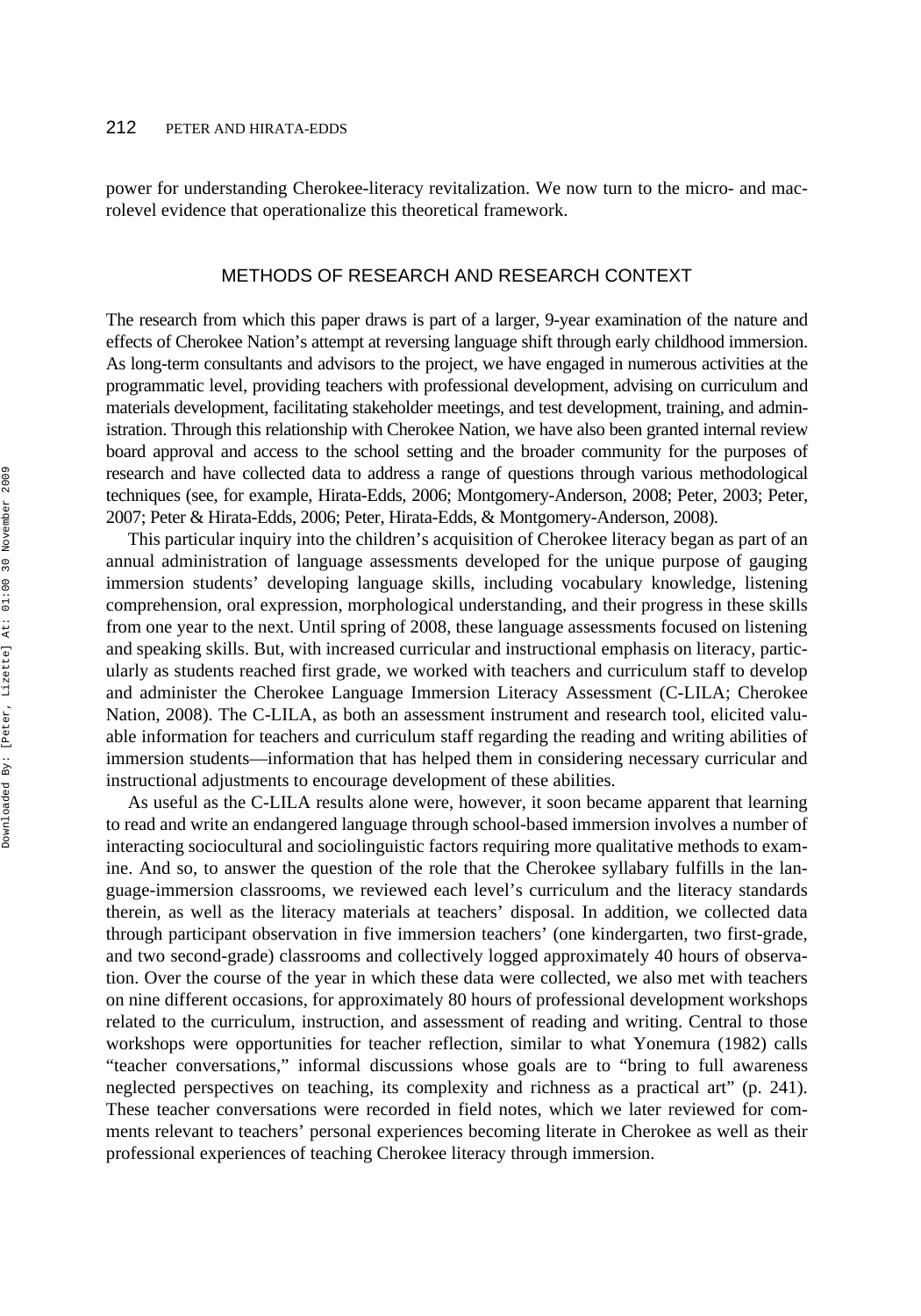To understand further the sociolinguistic context in which children's literacy in Cherokee is situated, we draw from the results of a Home Literacy Questionnaire administered to parents of kindergarten, first-, and second-grade students during the year of the study. The questionnaire comprised items that sought to establish the extent of literacy practices in the immersion students' homes, including the number of books in English and Cherokee and the frequency with which parents and children read together in either language. In sum, our mixed methods approach constitutes what Greene, Caracelli, and Graham (1989) call a "development design" in which the results of one method "are used to help select the sample, develop the instrument, or inform the analysis for the other method" (p. 267). This is particularly appropriate for the intent of our study and serves "to increase the validity of constructs and inquiry results by capitalizing on inherent method strengths" (p. 259).

The teachers of the three classrooms considered in this study are all native speakers of Cherokee, but only one, a first-grade teacher, has a regular, elementary Oklahoma teaching license. The others were recruited to the program primarily based on their fluency in the language and their interest in teaching, and have learned the trade largely through workshops provided by the authors and some formal coursework taken at the local college, Northeastern State University. All five grew up in the Tahlequah, Oklahoma area. Their immersion teaching experience ranges from 5 years for one of the second-grade teachers (who began teaching at the preschool level), to just 1 year for the other second-grade teacher; the kindergarten teacher had been involved for 4 years and the two first-grade teachers had taught in the immersion program for 1 year at the time of this study.

Their students, 20 kindergarten, first-, and second-graders, all began the immersion program as preschoolers or prekindergartners and come from families most dedicated to immersion schooling beyond early childhood. In fact, the parents of the second-grade students have been the strongest advocates of the program; one family moved to Tahlequah from Tennessee for the sole purpose of enrolling their children in the immersion school. Most, but not all, of the parents have taken some Cherokee-language classes themselves; however, the majority have only basic language skills. Most of the families have Cherokee heritage and are registered members of Cherokee Nation, although that is not a requirement for enrollment in the school. The students participated in the literacy assessment with parental permission.

We work with Cherokee Nation by invitation and are conscientious of our role as non-Native Americans, as well as of the negative sentiments that some Native Americans associate with non-Native scholars. Encouraged by the experiences of others who had formed effective partnerships with community members with whom they worked (see, for example, Linn, Berardo & Yamamoto, 1998), we attempt to play the role that Dorian (1998) calls "information-disseminator and consciousness-raiser" (p. 21) by presenting the Cherokee story as objectively as possible while acknowledging that our perspectives are shaped by our particular backgrounds and worldviews and do not necessarily represent all of the viewpoints of Cherokee Nation citizens.

## INVESTIGATING IMMERSION CHILDREN'S ACQUISITION OF CHEROKEE LITERACY

As mentioned above, the questions this study seeks to answer emerged as a result of findings from the C-LILA administered to Cherokee-immersion students in grades K−2. At the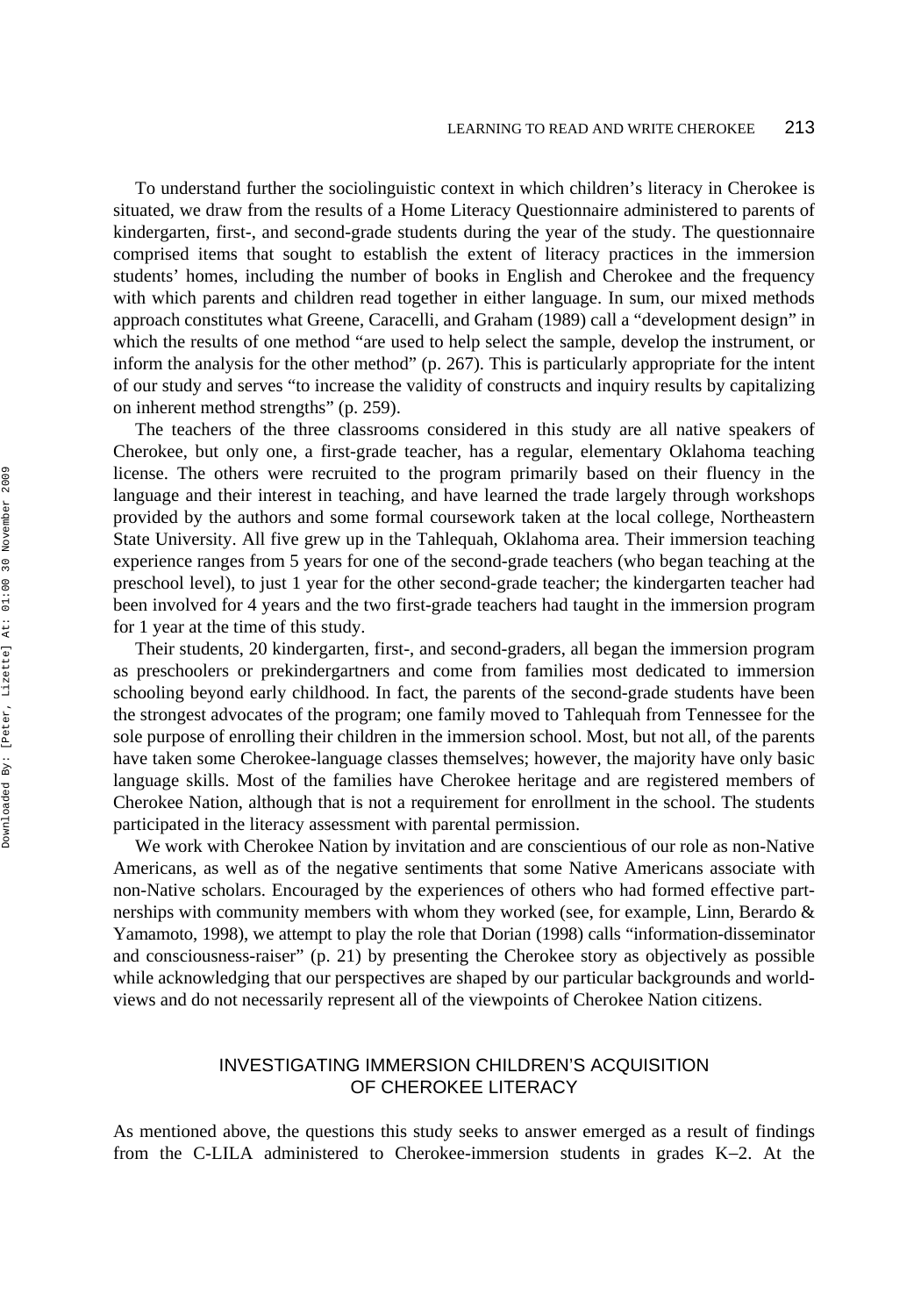microlevel of social interaction, the results of the C-LILA document immersion children's acquisition of particular reading and writing skills from kindergarten to first grade, and from first grade to second. A single assessment was developed in the hopes that the results would provide clear cut-off scores between the three grades for the purpose of establishing meaningful and realistic grade-level expectations. Thus, the assessment was designed to serve the dual purpose of gauging children's developing reading and writing skills and guiding teachers and curriculum staff in their goal-setting for each level.

The C-LILA consisted of nine reading sections and six writing sections focusing on curricularlevel academic standards and language-learning goals and outcomes. The reading section focused on basic skills such as identifying initial and final sounds, recognizing sight words, and gauging vocabulary knowledge. It also included items to measure higher-level reading abilities, such as classifying words into categories, finding sentences to match pictures, predicting what comes next, and comprehending longer texts. The writing section focused on students' abilities to write from dictation single syllabary letters, whole words, and complete phrases; and included two open-ended sections, one at the sentence level and the other at the story level. Both the reading and writing components included tasks that required students not only to know the syllabary and the sounds represented by select syllabary, but also to understand morphological markers of person, number and tense, and meanings of the words. Administration of the C-LILA took place on May 23, 2008, with 5 kindergartners, 6 first graders, and 9 second graders, for a total of 20 children. Teachers worked in teams to score the tests during a workshop in June. Discretepoint items were scored objectively, and a rating system was established for the two open-ended writing sections.

On the reading test, all three levels obtained their best results in the two phonological awareness sections (word-initial and word-final syllables) and word recognition; weaker results were obtained in classifying words into categories, selecting word opposites, getting the main idea, predicting, and using context clues to complete sentences. Furthermore, the reading results did not demonstrate, as clearly as hoped, breaks between grade levels. Although scores between kindergarten and second grade differed considerably, differences in scores between kindergarten and first grade, and between first grade and second grade were not as divergent, and, in fact, first graders fared only marginally better than their kindergarten counterparts overall.

On the writing test, all three levels obtained the best results in the two dictation sections that focused on sound-symbol correspondence of isolated syllabary; weaker results were obtained in the two open-ended sections. As with the reading results, the writing results overall showed that scores between kindergarten and second grade differed considerably; however, differences in scores between kindergarten and first grade were not as divergent. More importantly, first graders fared *worse* than their kindergarten counterparts in total score.

Once the scores for both components of the C-LILA were compiled, we met with teachers to discuss the results, possible explanations for the results obtained, and implications of the results for classroom instruction. It appeared that, in general, the results bore out teachers' impressions of the children's skill levels, which teachers believed to be shaped by factors including the child's age of first enrollment and regularity of attendance, the teachers' own knowledge of literacy pedagogy, the instructional materials available to them, and the amount of parents' support of literacy activities at home. Combined, this information helped to anecdotally explain the children's overall limited achievement in relation to the expectations established by the curriculum, and particularly the low achievement of first graders relative to kindergartners.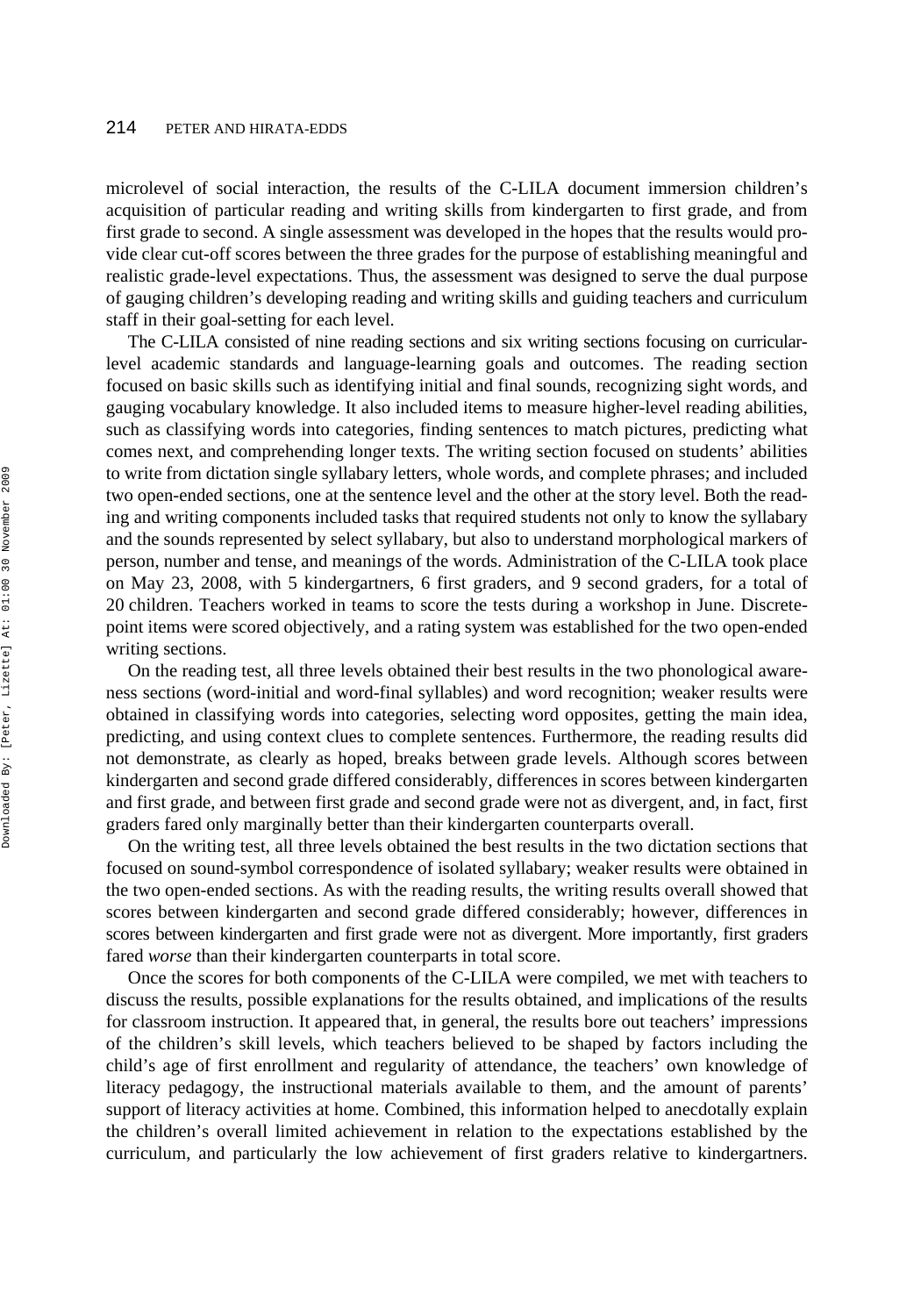The considerations raised by the teachers also led us to examine, in greater depth, the microlinguistic characteristics of the writing system and of how the unique features of Cherokee syllabary shape both the orality and the literacy acquisition of children in immersion. Thus, understanding the C-LILA results necessitates a discussion of the language itself.

## LINGUISTIC AND ORTHOGRAPHIC FEATURES OF THE CHEROKEE LANGUAGE

Cherokee is a Southern Iroquoian language related to Northern Iroquoian languages such as Seneca, Oneida, and Mohawk. Like many other Native American languages, Cherokee is characterized by a complex morphological marking system used to convey information (Mithun, 1989). Cherokee verbs, for example, require a minimum of three parts. The first required part is the person prefix that indicates who is acting. The middle part, or the aspect stem, consists of the verb root (meaning) along with information that indicates the "completedness" of the action (aspect). The last part of the word is the final suffix that, when combined with the aspect stem, further specifies the timeframe and completedness of the action (Montgomery-Anderson, 2008).

The Cherokee writing system is considered a syllabary because each character, with a few exceptions, represents a syllable. More technically, Cherokee is a moraic system in which a grapheme represents a mora, or a "phonological unit intermediate between a phoneme and a syllable" (Rogers, 2005, p. 14) comprising not an entire syllable (onset, nucleus, and coda) but an onset–nucleus combination or the coda. The contemporary Cherokee syllabary consists of 85 moraic characters and the nonmoraic /s/ used for onset clusters and in the coda position (Rogers, 2005). The syllabary and corresponding phonetic transcriptions are displayed in Figure 1.

Linguists studying Cherokee note that the syllabary, as a medium for learning the language, has some disadvantages. The Cherokee syllabary is an underdifferentiated system because some suprasegmental features and phonemic contrasts such as glottal stops, aspiration, vowel length, and tone are not represented in the orthography, but are important for

|                       | D        |     | a   |                        | R<br>e  |     | Т   |                       |    | δ       | o              | $\mathbf{O}$ | u                          | Т   | ٧           |           |                |    |
|-----------------------|----------|-----|-----|------------------------|---------|-----|-----|-----------------------|----|---------|----------------|--------------|----------------------------|-----|-------------|-----------|----------------|----|
| ÷                     | ga       | O   | ka  |                        | F       | ge  |     | У                     |    | gi      | $\bf{A}$       | go           | J                          | gu  | E           | gv        |                |    |
|                       | ⊕        |     | ha  |                        | P<br>he |     |     | .Э                    |    | hi      | ŀ              | ho           | г                          | hu  | ⊕           | hv        |                |    |
|                       | W        |     | la  | $\mathbf{c}^{\bullet}$ |         |     | le  | Р                     |    | li      | G              | lo           | M                          | lu  | ą           | l٧        |                |    |
|                       | ক∽<br>ma |     |     | $\alpha$               | me      |     | н   |                       | mi | 5       | mo             | $\mathbf{y}$ | mu                         |     |             |           |                |    |
| $\boldsymbol{\Theta}$ | na       | t,  | hna |                        | л       | ne  |     |                       |    | ь       |                | ni           | z                          | no  | ৭           | nu        | $\mathbf{C}^*$ | nv |
|                       | T        | qua |     |                        | ۵       | que |     | <b>P</b>              |    | qui     | Y              | quo          | œ                          | quu | E           | quv       |                |    |
| U                     | sa       | லி  | s   |                        | 4       | se  |     | Ь                     |    | si      | Ŧ              | so           | శి                         | su  | $\mathbf R$ | sv        |                |    |
| Ţ,                    | da       | W   | ta  | s                      | de      | Ъ   | te  | J                     | di | ti<br>I | v              | do           | S                          | du  | $\delta$    | dv        |                |    |
| ŵ                     | dla      | C   | tla |                        | L       |     | tle | C                     |    | tli     | F              | tlo          | -90                        | tlu | P           | tlv       |                |    |
|                       | G        | tsa |     |                        | V       | tse |     | $\mathbf{r}$          |    | tsi     | K              | tso          | J                          | tsu | $\mathbf C$ | tsv       |                |    |
|                       | G        | wa  |     |                        | œ       | we  |     | $\boldsymbol{\Theta}$ |    | wi      | $\mathfrak{O}$ | <b>WO</b>    | $\boldsymbol{\mathcal{S}}$ | wu  | 6           | <b>WV</b> |                |    |
|                       | ŵ        | ya  |     |                        | ß       | ye  |     | Љ                     |    | уi      | £              | yo           | G                          | yu  | B           | y٧        |                |    |

FIGURE 1 Cherokee syllabary chart and corresponding phonetic transcriptions.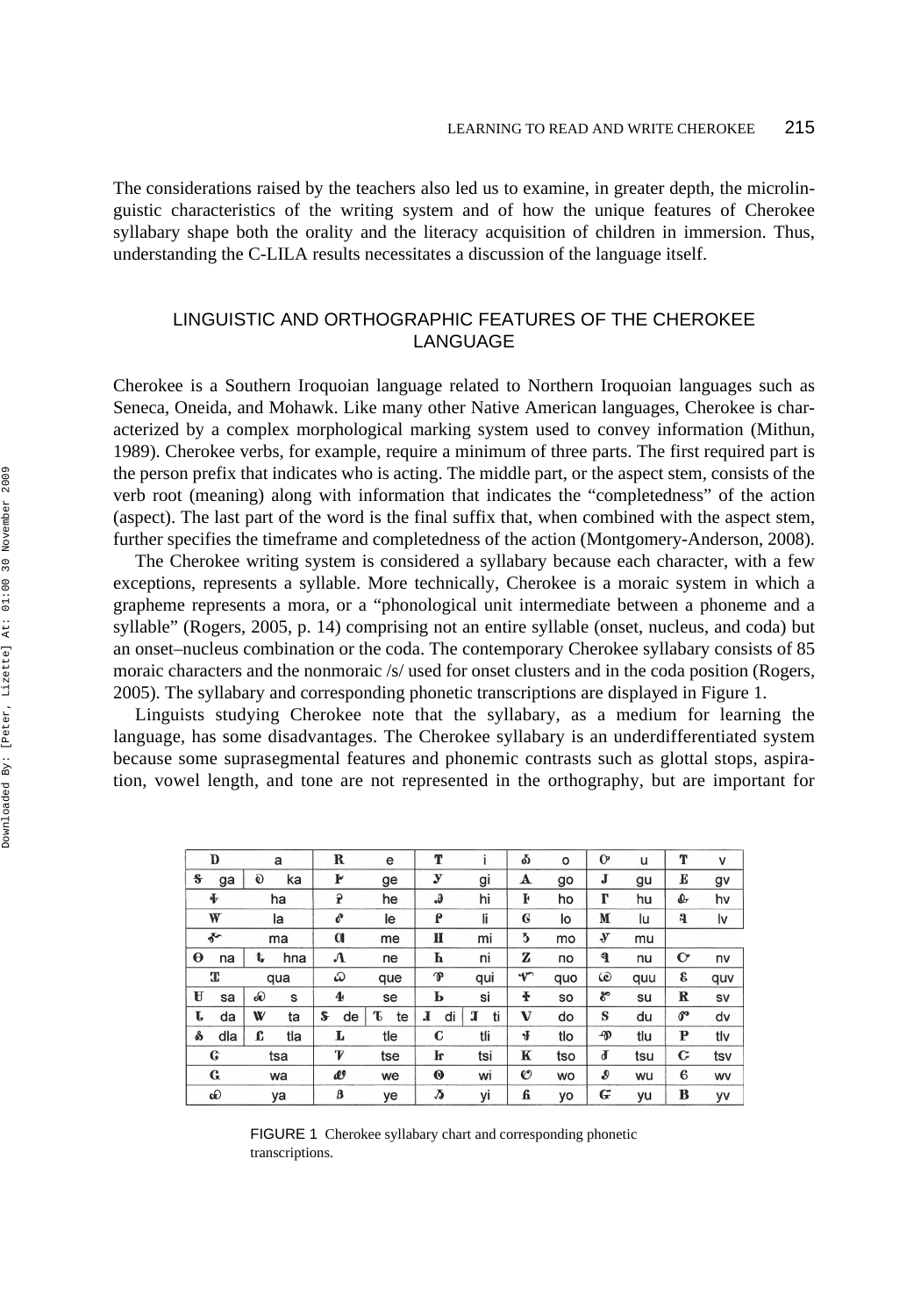communication (Rogers, 2005). Moreover, Montgomery-Anderson (2008) points out that the morphological forms of Cherokee do not always correspond exactly to the pronunciation of the syllabary characters. For example, the first and third person forms of some verbs are indistinguishable when written in the syllabary, even though their pronunciation is quite different. So, as Peake Raymond (2008) notes, "the Syllabary is an effective means to access pronunciation and meaning of expressions to the already fluent speakers, but this is not the case for non-native speakers" (p. 11).

Cherokee lacks a standardized written form and spellings may change to reflect dialectic and idiosyncratic pronunciations of words. This becomes somewhat problematic in a classroom context—teachers have related to us that difficulties occur even for them when they read words written by someone who speaks differently. We have also observed on several occasions teachers negotiating the meaning of a word that is not spelled the way that they are accustomed to saying it. Moreover, given that the immersion teachers speak different dialects, it is likely that students are presented with different pronunciations—and hence spellings—of words throughout the course of their immersion education. The fact that teachers are themselves second-language readers and writers of Cherokee, as we shall see below, contributes further to inconsistencies in both the oral and the written language that is taught.

Despite the limitations of Cherokee syllabary—which are not necessarily dissimilar to those of other orthographic systems—fluent and literate Cherokee speakers use the syllabary effectively, relying on context to indicate the proper pronunciation in instances of ambiguity. Additionally, linguistically speaking, the syllabary serves several purposes. For instance, although many phonological changes occur in everyday spoken Cherokee, such as the deletion of final vowels; when written in syllabary, the underlying structure of words is preserved. In this sense, Montgomery-Anderson (2008) notes, the syllabary "often serves as a sort of interface between the actual pronunciation and the underlying form" (p. 17).

#### THE ROLE OF SYLLABARY IN CLASSROOM PRACTICE

Our discussions with Cherokee-immersion teachers and curriculum planners combined with observations of classroom language teaching suggest that the limitations of the syllabary are downplayed—if not completely ignored. Instead, the focus is on making the reading and writing of syllabary an integral part of the entire language-learning endeavor. In fact, the kindergarten curriculum (Cherokee Nation, 2005) addresses 10 standards for reading and writing compared to 3 for listening and speaking; the first-grade curriculum (Cherokee Nation, 2006a) addresses 11 standards for reading and writing but only 3 for listening and speaking; and the second-grade curriculum (Cherokee Nation, 2007) addresses 23 standards in reading, writing, and literature compared to only 7 listening and speaking standards.

The emphasis on literacy over orality has important consequences in the classroom. Ideally, in the context of learning a morphologically complex language such as Cherokee, written texts serve to visually reinforce grammatical patterns that students are exposed to orally. However, our classroom observations reveal the challenges that teachers face in using literacy instruction as an effective oral language learning and reinforcement tool, particularly with regard to the more complex features of Cherokee morphology such as verb markers and inflections that indicate person, number, and tense. This interrelationship between orality and literacy can be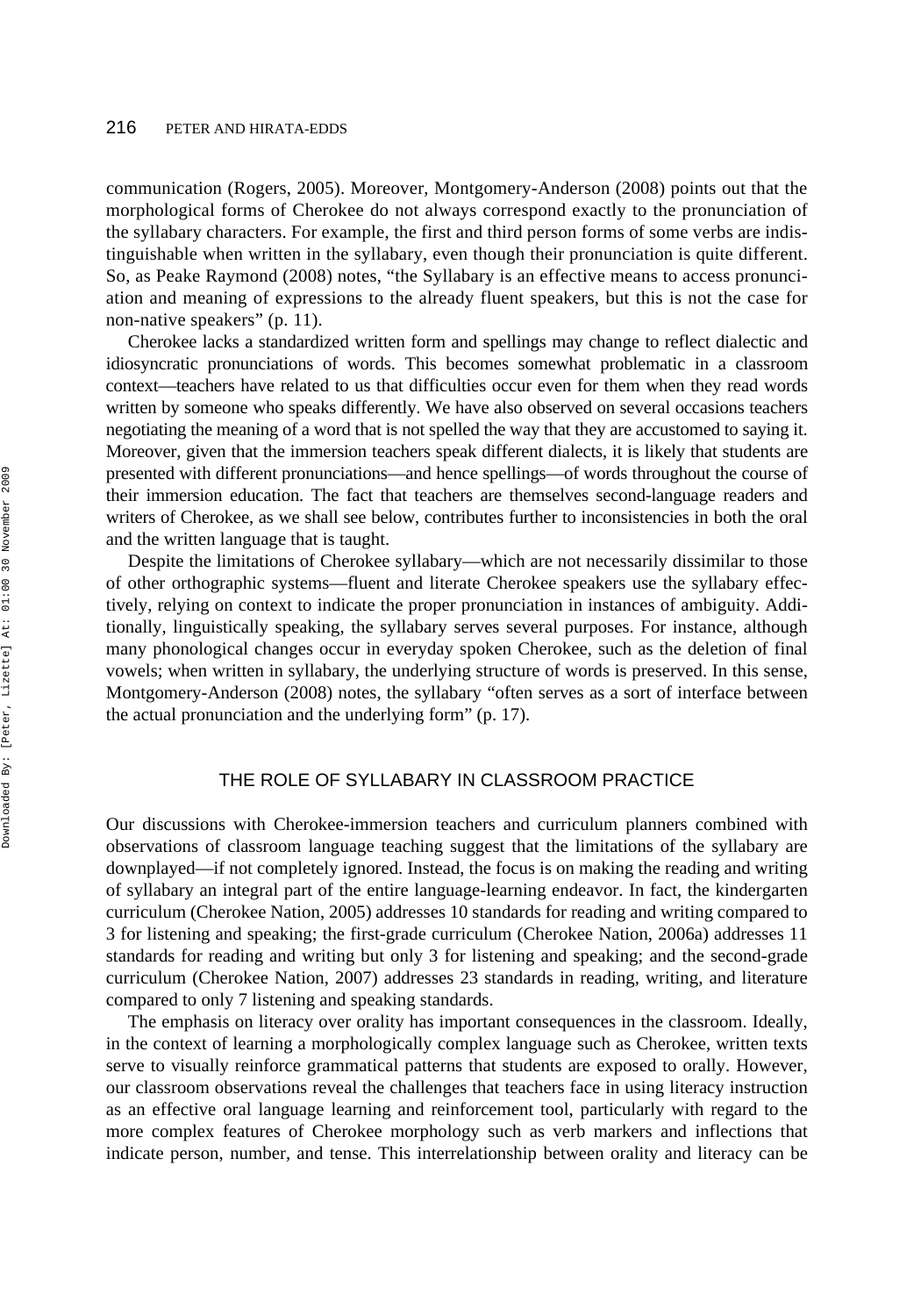illustrated by considering the C-LILA results in light of assessments of children's oral production of Cherokee verbs. In previous research (Peter, Hirata-Edds, & Montgomery-Anderson, 2008) we found that even after as many as 4 years in immersion, children's spoken language did not consistently mark verbs appropriately to indicate person, number, and tense. If, as Francis and Reyhner (2002) point out, ". . . skilled second language readers are also developing their oral language proficiencies as they work with texts in their second language" (p. 136), it is not surprising to find that, on the C-LILA, even second-grade children had difficulty recognizing the morphological markings that they read, and this, in turn, greatly hindered their ability to match sentences to pictures, to predict what would happen next, and to comprehend longer texts. These considerations lead us to a more macrolevel analysis of the bilingual language experiences of the immersion students and their teachers.

#### TEACHERS' AND CHILDREN'S BILINGUAL LANGUAGE EXPERIENCES

Children's experiences learning to read and write Cherokee through immersion in a compulsory education context must be understood as different from those of their teachers, and examining these differences further elucidates the results of the C-LILA and the phenomenon of Cherokeeliteracy revitalization.

In her study of the role of the syllabary in Eastern Band Cherokee language classrooms in North Carolina in the mid-1990s, Bender (2002a) suggests that the Indigenous writing system, although not considered appropriate for children to learn, was nonetheless omnipresent and served a semiotic function "in (re)producing appropriate sociocultural boundaries and in indexing locally meaningful categories of knowledge and persons" (p. 93). When the syllabary was used in K−12 classrooms, she found that it was written in very stylized and deliberate ways as compared to the more prevalent Romanized transcriptions of Cherokee; was exploited by students for iconic rather than linguistic purposes; and was greatly associated with all things Cherokee, including history, culture, traditional places, clan names, and Sequoyah—the folk hero attributed with developing the syllabary single-handedly. In sum, teachers and students in Bender's study treated the syllabary as something important and special, more difficult to learn than the easier phonetic transcription, indexed to their Christian faith, and, in a sense, "mysterious."

In the Cherokee Nation immersion-school setting in Tahlequah, Oklahoma, the presence of the syllabary also fulfills the semiotic functions that Bender describes. Poster-size versions of the original syllabary charts, pictures of Sequoyah, traditional texts displaying the syllabary, and cultural artwork of the seven Cherokee clans decorate all of the classrooms. However, unlike the Eastern Band Cherokee classrooms that Bender studied, use of the syllabary in Cherokee Nation's immersion classrooms extends beyond the semiotic and into the functional and instructional realms. From the time children enter the immersion center and with rare exception, the Cherokee syllabary is the only writing system they see and learn. Labels for furniture, name tags on cubbies and on desks and tables, classroom instructions—all are written only in syllabary. The very first letters that they form as early as 3 years of age are syllabary, and their reading practice consists exclusively of sounding out words spelled in syllabary eventually toward the goal of comprehending longer texts. So, in contrast to the approach used by the teachers in Bender's study of Cherokee-language classrooms in North Carolina, the heart of the Cherokee Nation language-immersion curriculum in Oklahoma is the syllabary, and teachers in all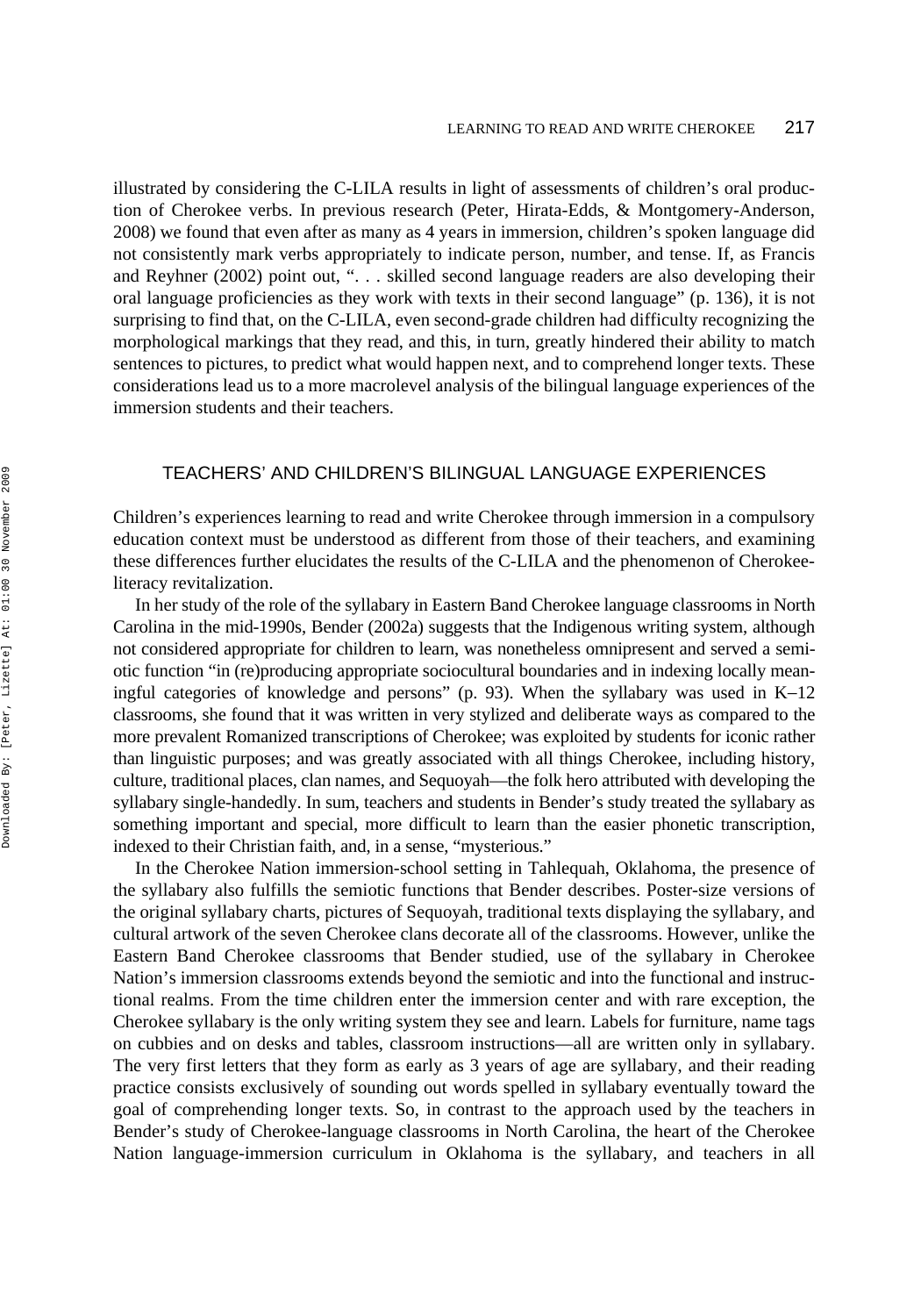classrooms dedicate a large portion of their instructional time teaching children the syllabary for the dual purpose of learning new vocabulary and gaining knowledge in all academic areas, including mathematics, science, social studies, geography, music, language arts—and, technology, where opportunities for literacy practices have been created at a rapid pace. For example, in the time since data for the study were collected, second- and third-grade students each received a laptop computer with much of the interface and software in Cherokee syllabary. Students have begun to type their schoolwork on the syllabary keyboard, and are even sending instant messages to one another, all in syllabary.

The fact that the English alphabet, including the use of Romanized phonetic transcriptions of the Cherokee syllabary, is rarely, if ever, used during the course of the regular instructional day suggests that Cherokee is the first language that most of the children in the immersion program learn to read and write, even though from a verbal standpoint Cherokee is their second language (Table 2).

By contrast, immersion teachers reported to us that Cherokee was the language spoken in their homes and English was not learned until they attended school. However, for each of them, *English* was the language they first learned to read in. In fact, all but one claim to have not learned to read Cherokee syllabary until they were adults, and several only after starting work at the immersion school. Only one teacher learned to read in Cherokee while enrolled in a bilingual third-grade program, but that program lasted just 1 year. In contrast to the children's language experiences, the teachers' orality and literacy is reversed (Table 3).

Thus, teachers' and students' bilingualism and biliteracy occur on opposing ends of the oral– literate and monolingual–bilingual continua. This scenario presents challenges for teachers as they prepare materials and instructional approaches for the teaching of reading and writing and serves to partly explain the C-LILA results. The teaching of Cherokee syllabary has historically targeted adults who were fluent in the language and therefore had the oral skills necessary for comprehension. For them, mastering the sound–symbol correspondence of the syllabary was simply a matter of rote memorization. Teachers' general lack of formal training in literacy theory and pedagogy requires them to draw extensively on their linguistic knowledge and intuitions

|          | Matrix of Immersion Children's Language<br>Experiences |          |
|----------|--------------------------------------------------------|----------|
|          | Orality                                                | Literacy |
| Cherokee | L2                                                     | L1       |
| English  | I .1                                                   | ΙЭ       |

TABLE 2

| TABLE 3                                |
|----------------------------------------|
| Matrix of Immersion Teachers' Language |
| Experiences                            |

|          | Orality | Literacy       |  |  |
|----------|---------|----------------|--|--|
| Cherokee | L1      | L <sub>2</sub> |  |  |
| English  | L2      | L1             |  |  |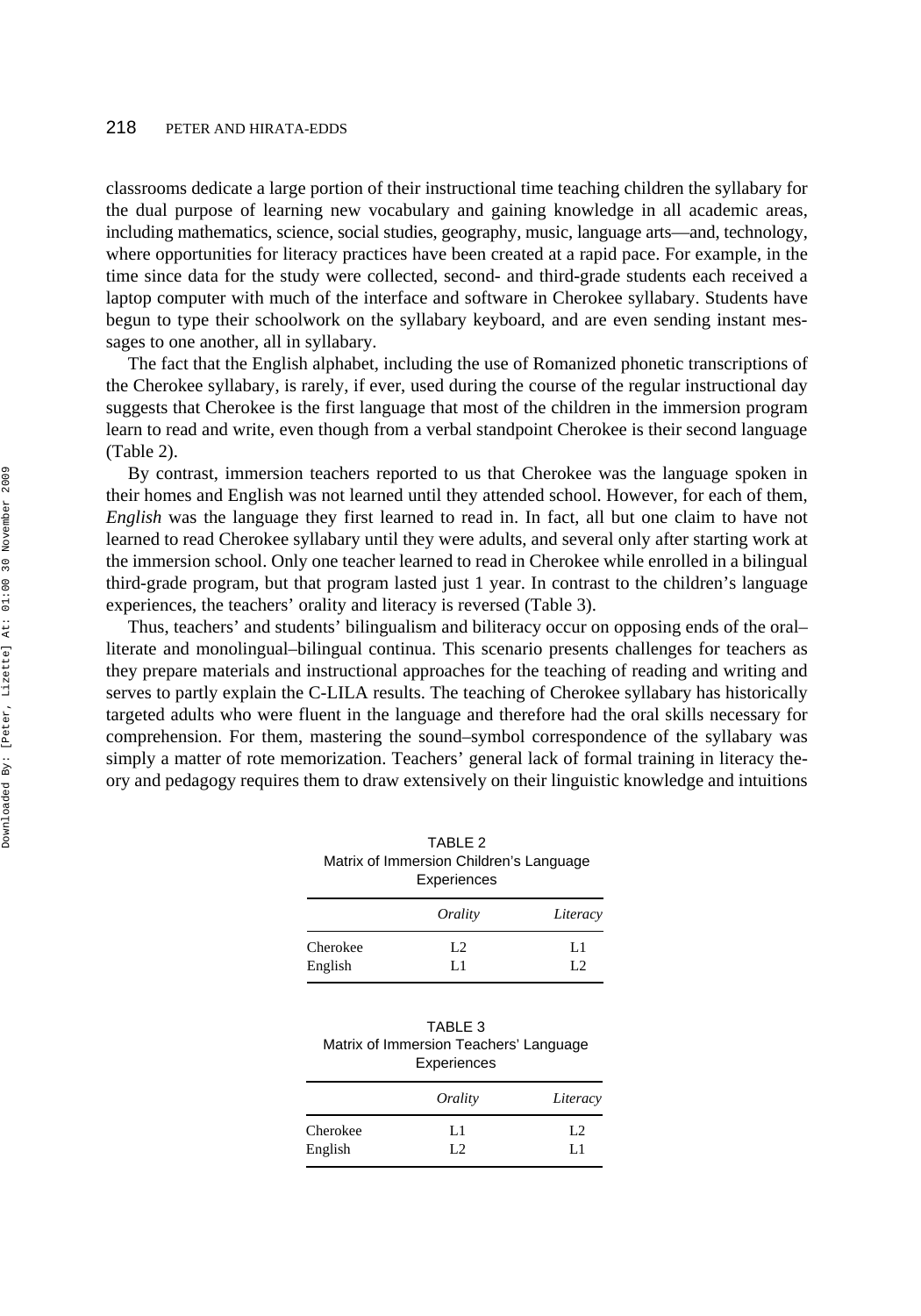about "literacy." Thus, it is understandable that teachers' reading lessons focus heavily on the memorization of syllabary—which children excel at as early as kindergarten—and less on higher-level reading skills such as finding the main idea, reading for comprehension, and guessing new words through the use of context clues.

One exception to the above is worth noting: a first-grade teacher was hired after retiring from 26 years as a first-grade public school teacher in an English-only setting. Observations of and conferences with this teacher indicate that her experience teaching in a monolingual English environment has shaped her expectations of her students, leaving her frustrated that her Cherokee-as-a-second-language students are not successful at the kinds of literacy tasks her monolingual first graders could do with relative ease. More than any of the other teachers, her lessons focused on rigid memorization, scripted lessons, and excessive practice in penmanship. As the C-LILA results show, students develop high levels of fluidity in their writing of the syllabary by second grade (Figures 2, 3, and 4), perhaps due to her instruction, but the



FIGURE 2 C-LILA "Storytelling" kindergarten writing sample.



FIGURE 3 C-LILA "Storytelling" first-grade writing sample.

| $AD$ b $L$ na $D_{\sigma}$ j v $D_{\sigma}$ b $m$ $D_{\sigma}$ $P_{\sigma}$ i $D_{\sigma}$ |
|--------------------------------------------------------------------------------------------|
| DAS, ANCOLEUS DAWOOU OBD8 DE. OOOSA(DYA)                                                   |
| UGHYULEU, DKA MAJHANYULEU, WI                                                              |
| Dreit DYA VERVOORA Q COU a) Dod J. Dods-                                                   |
| WhAAA heds word. Dra 0 YA JW-                                                              |
| $\partial \overline{v}$ .                                                                  |

FIGURE 4 C-LILA "Storytelling" second grade writing sample.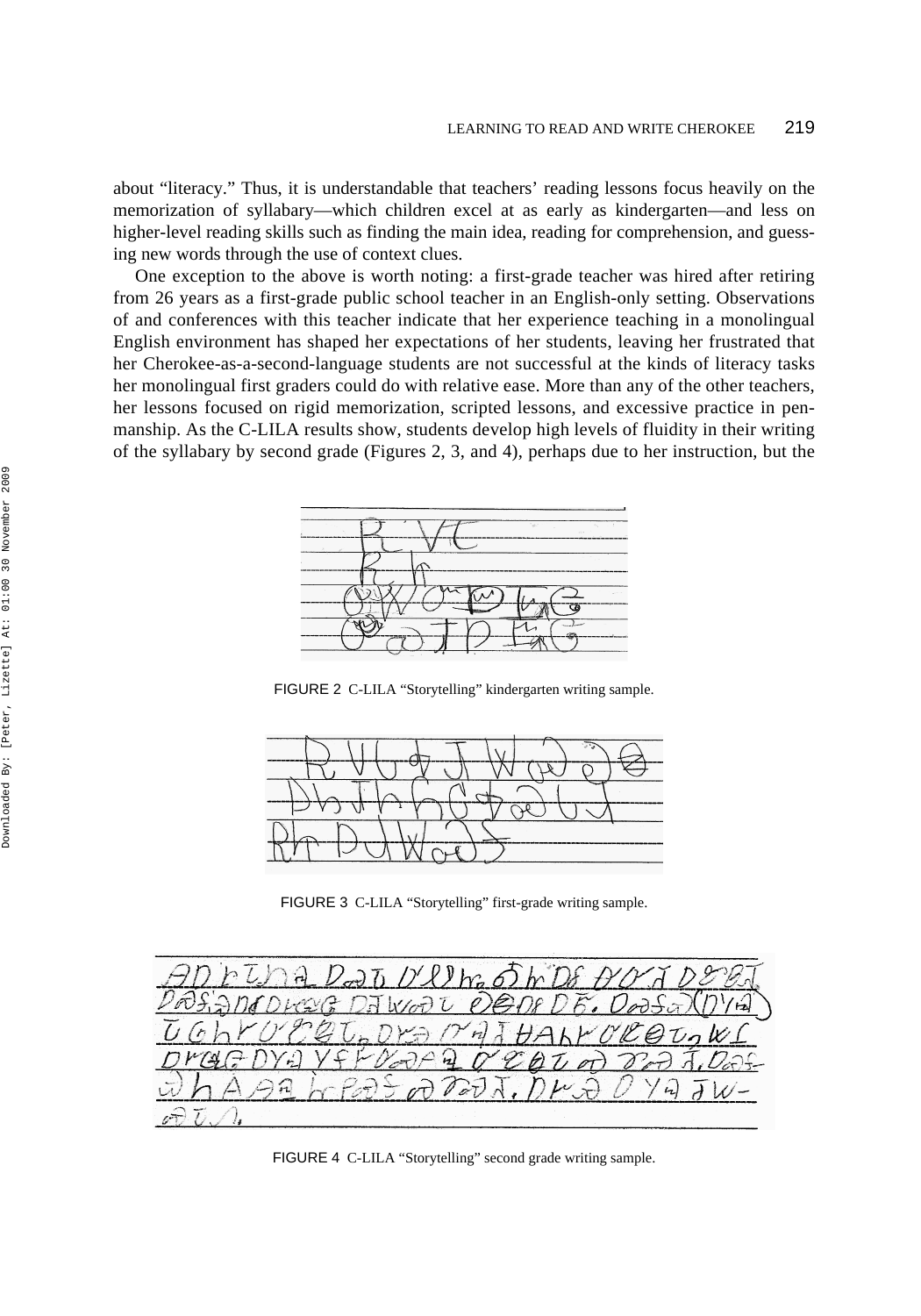limited achievement of first graders on specific skills of reading and writing compared to kindergartners may suggest that her extensive experience in a monolingual English classroom has not readily translated to success in a second-language-immersion context, at least with regard to literacy.

The C-LILA results, then, support a conjecture that teachers' experiences learning to read Cherokee shape the kinds of experiences that they provide for their students, possibly limiting the opportunities for students to engage more complex reading and writing skills.

#### THE SHIFTING DOMAINS OF CHEROKEE SYLLABARY

Situating the teachers' and learners' experiences within an even broader, macrolevel context reveals how the shift from stage 5 to stage 4a on the Graded Intergenerational Disruption Scale—and from the historic to the contemporary domains of Cherokee syllabary use—has significant implications for Cherokee-language revitalization and specifically literacy revitalization, which we consider here at length. This shift has been investigated in other communities in which the introduction of literacy in schools has faced obstacles and controversy. Leap (1991), for example, describes the conflicting attitudes among members of the Northern Ute toward the school-based introduction of literacy in Ute, a traditionally oral language. On one side of the debate are those who perceive literacy in Ute as providing a foundation for English literacy and stronger academics overall; on the other side, are typically tribal elders who view the public use of written Ute as an interference with God's will and a reversal of tribal leadership. Similarly, Watahomigie and McCarty (1997) describe literacy in Hualapai as "a renegotiation of cultural values and role relationships vis-à-vis both 'traditional' and 'modern' institutions—inseparable from the history of individuals and the community, and from underlying relations of power" (p. 105).

Although Cherokee has had a written syllabary since 1821, the contrasting experiences of children learning to speak, read, and write Cherokee and those of their teachers can be seen as another example of "renegotiation of cultural values" within the context of contemporary attempts to reverse Cherokee language shift and can be observed at a macro sociocultural level along both the oral–literate and the monolingual–bilingual continua. Unlike the majority of American Indian languages that have writing systems borrowed and adapted from the Roman alphabet primarily by linguists and missionaries, the Cherokee syllabary holds the distinction of being one of the few American Indian languages developed by a native speaker of the language. There are few actual accounts of how Sequoyah conceived of the syllabary, but according to traditional lore, he was intrigued by what he saw as the "talking leaves" of English settlers and set about to create a system of writing Cherokee, which he completed over the course of 12 years. Soon after the publication of his 83-character syllabary in 1821, its use rapidly spread, particularly for personal correspondence, record-keeping and accounting, documenting medicinal plants, and the maintenance of government documents (Bender, 2002a). In 1828, the American missionary Samuel Worcester had the syllabary type cast for printing, leading to publications such as the *New Testament* and the first Cherokee-language newspaper, the *Cherokee Phoenix*, and creating more widespread literacy in Cherokee (Bender, 2002a; Rogers, 2005). Today, there are syllabary fonts available electronically, making desktop publishing of Cherokee reading materials a greater possibility than ever before.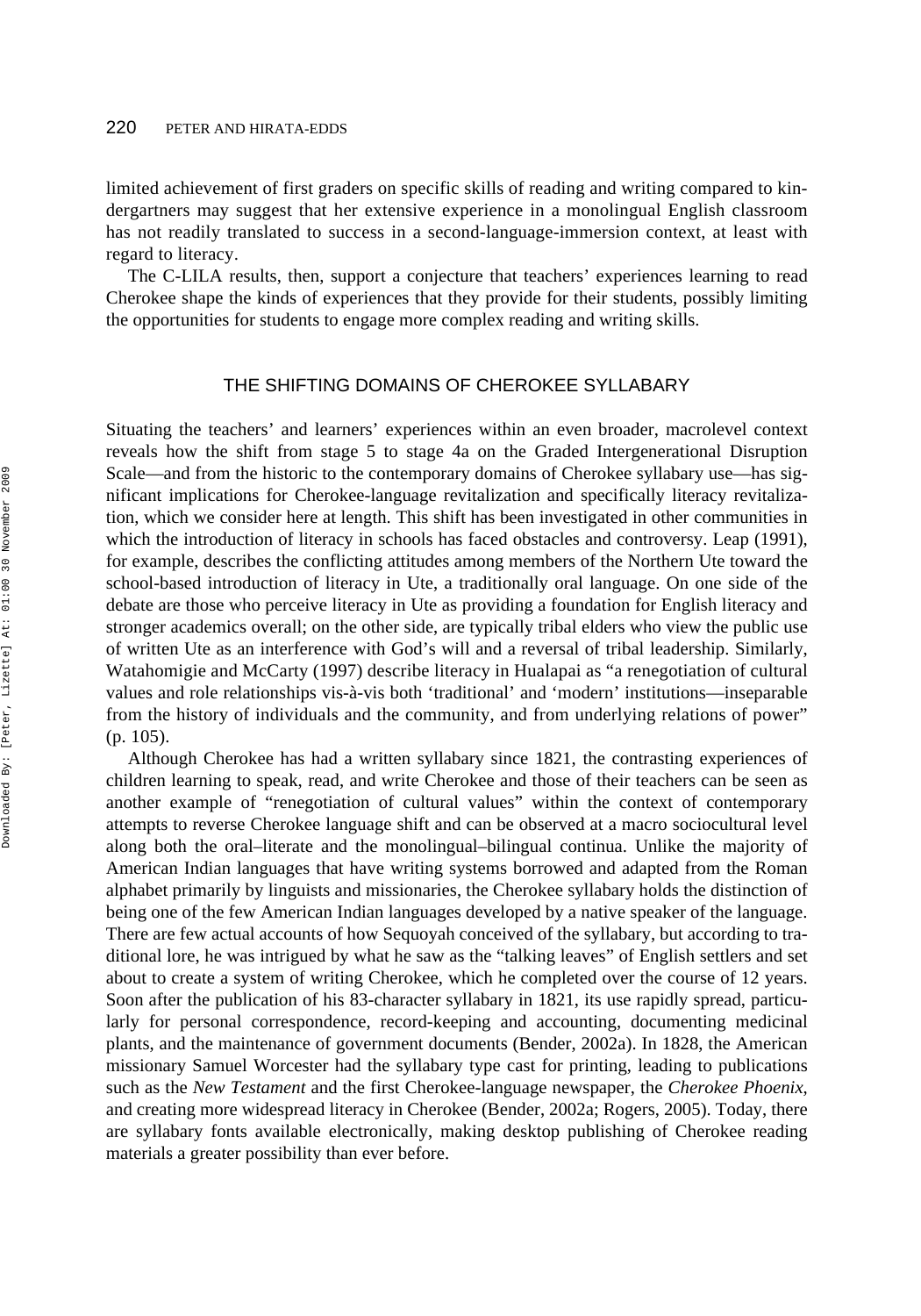The Cherokee syllabary has great historical, political, and emotional significance among Cherokee people. Justice (2006) speaks of the role that the syllabary played in resisting Indian removal in the early 19th century and as a cornerstone of Cherokee education after the Trail of Tears. With a majority of Cherokees literate in the syllabary and the wide distribution of the Cherokee language newspaper, the *Cherokee Phoenix,* participation in political processes and resistance "put the lie to any idea that the traditional people were either ignorant of the full measure of issues under consideration or that they were duped, hoodwinked, or deluded" (p. 78–79). Beyond providing a means for engaging in resistance, Cherokee literacy in both syllabary and English led to new modes of communication including love letters, daily news, poetry, stories, and the documentation of medicines, property, and genealogy.

Despite the long tradition of literacy and the notion that "Cherokees associate literacy with *knowledge*, and knowledge is prerequisite to the full acceptance of an individual as a mature and responsible member of the Cherokee community" (Walker, 1975, pp. 195–196), the patterns of distribution of written Cherokee have changed. Now, for example, the *Cherokee Phoenix* is an English newspaper with only one story per issue translated to Cherokee and written in syllabary. Written Cherokee appears on signage throughout the Cherokee Nation jurisdictional area—on traffic signs, store fronts, and all Cherokee Nation buildings and establishments—but is no longer being used to record tribal government proceedings or to keep accounts. Furthermore, a Romanized phonetic system for Cherokee, as well as an English translation, is often used alongside the syllabary, rendering knowledge of the syllabary redundant for reading many Cherokee texts.

As Cherokee literacy rates among adults declined along with oral fluency in the language, a significant effort was made, beginning with force in the 1980s, to teach Cherokee syllabary in community centers, at Cherokee Nation employee sites (Peake Raymond, 2008), and other contexts that targeted Stage 5 of Fishman's GIDS—formal literacy teaching outside of a compulsory school setting. Characterized by Fishman (2006) as "do-it-yourself" programs not obligated to meet standards imposed by the dominant language group, these classes were designed primarily for adult speakers who had never learned to read and write the syllabary but wanted to be able to read the Bible and church hymnals written in Cherokee. An abundance of classroom materials designed for this purpose has been created over the years, and literacy assessments have also been developed for fluent speakers to become certified as "Master Speakers," a designation that requires the ability to read and write syllabary.

Given this history, it is not surprising that the domain of school has, until recently, been particularly devoid of Cherokee print, and as recently as 1975 Walker notes that, "In general, the ability to read Cherokee is functional in only two major aspects of contemporary Cherokee life—participation in religious activities and the practice of Indian medicine" (p. 195). Because those functions are of interest primarily to adults, syllabary books for children, primers, readalong books, chapter books, and other types of printed texts for children so prevalent in mainstream English schools and readily available to English-speaking children of every age have not historically been a part of the Cherokee childhood experience. In fact, classroom teachers indicated to us that Cherokee children's books were nonexistent in both their schools and their homes as they were growing up. Apart from Cherokee fables, which tend to require a proficient knowledge of Cherokee grammar and vocabulary, there exist very few traditional Cherokee songs, stories, rhymes, or word play written exclusively for children.

The shift in Cherokee-language revitalization priorities from Stage 5 (outside of compulsory schooling) to Stage 4a (in lieu of compulsory schooling) has resulted in a number of challenges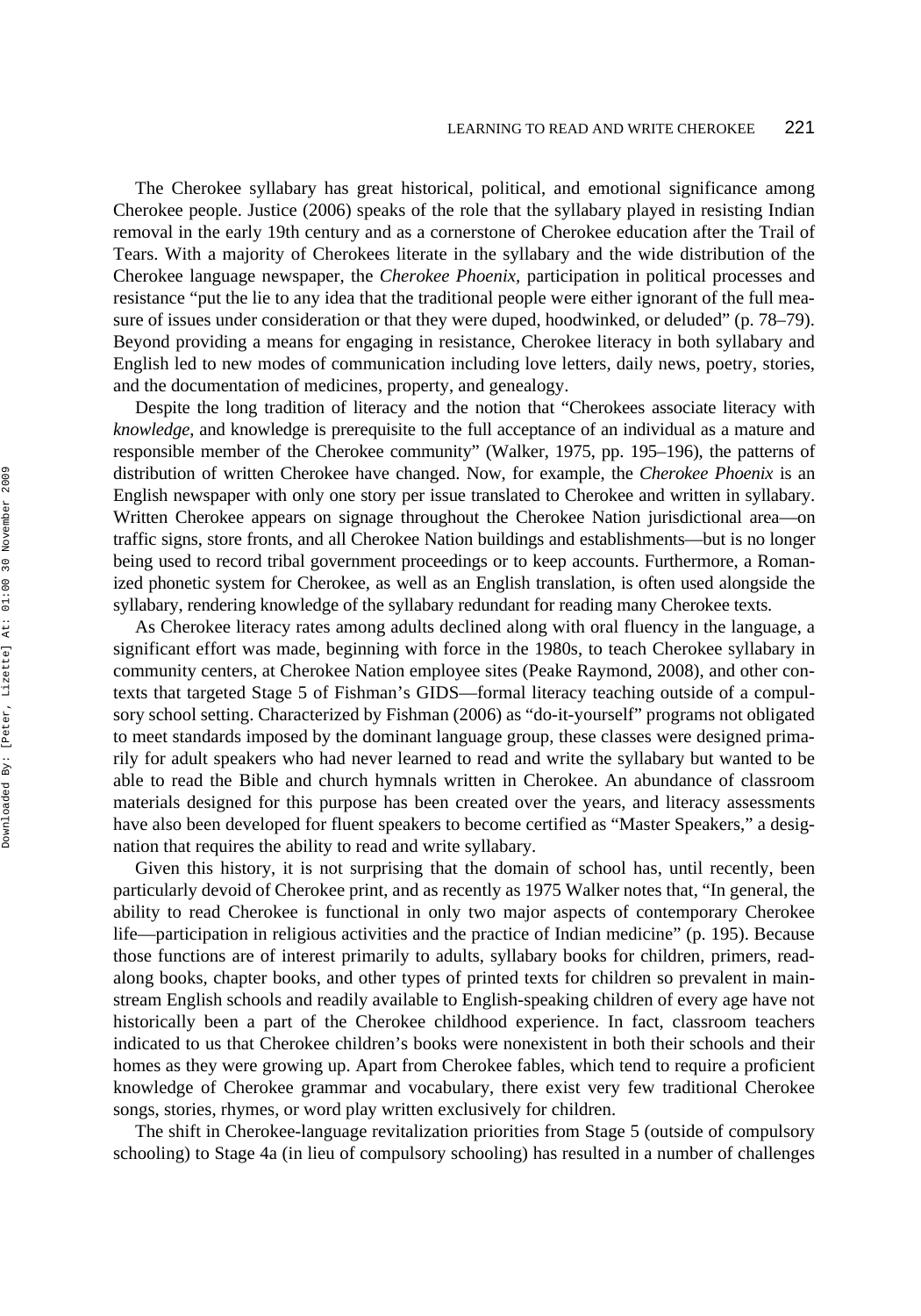for Cherokee immersion. First, the new priority on school-based Cherokee immersion has required a massive undertaking on the part of curriculum and instructional staff to develop books and computerized DVDs designed to meet the interests of children at an appropriate linguistic level for second-language learners. This work has included, to a great extent, translating favorite English children's books into Cherokee, often resulting in texts that do not encourage the development of literacy because of issues such as stilted language, linguistic complexity beyond the skills of second-language learners, paucity of exposure to unique Cherokee forms, and lack of connection to children's oral skills.

Second, the need to produce materials rapidly for immediate use in the classroom has, to some extent, undermined efforts to frame Cherokee literacy on the lived experiences and understandings of native speakers of Cherokee. By transcending diglossia and bringing Cherokee into a domain that has been traditionally occupied by English, it is tempting to use familiar, available, mainstream models of literacy, particularly for the teaching of content area, such as science and social studies. The result, Meek and Messing (2007) suggest, of framing an Indigenous language onto a dominant language "matrix" is that any attempt to valorize the Indigenous language "is interrupted by the fact that the framing reasserts the unequal power relationships between the languages and their speakers" (p. 114).

Third, and of great importance to a consideration of the sociocultural domains of Cherokee literacy, is the ability of parents—or their lack of ability—to read in Cherokee with their children at home. Some researchers have suggested that parental literacy abilities and home literacy environments may have an influence on children's acquisition of written-language concepts (Burgess, Hecht, & Lonigan, 2002; Purcell-Gates, 1996). Others have documented differences in cultural approaches to reading with children unrelated to parental literacy (Bus, Leseman, & Keultjes, 2000). That is, the importance parents assign to reading with their children may determine the nature of their interactions with texts and mediation of children's understanding of texts. To gain insight into literacy practices in the homes of immersion students in kindergarten through second grade, we designed and administered a Home Literacy Questionnaire. The questionnaire solicited information from parents about the kinds of reading materials they had at home in English and Cherokee, as well as their daily reading and writing habits and those of their children. Seventeen of the 20 parents completed the questionnaire as part of their enrollment packet. Their responses indicate that although 100% of them read in English to their children at home, only 41% did so daily. Additionally, 35% indicated they did not read to their children at all in Cherokee, mostly due to their lack of proficiency in the language and knowledge of syllabary. Of those who indicated that they read to their children in Cherokee, none did so daily and 63% indicated that they did so only two or three times per week.

Finally, parents' general lack of proficiency and literacy in Cherokee leaves the school as the primary (and often sole) source for dissemination of the language, which maintains Cherokee's status as a second language, rather than a first. Fishman (2001) expressly warns that when school language efforts are not linked to home functions, and if parents do not activate the language intimately, "the school itself becomes one link in an established intergenerational sequence of teaching the threatened language as a second language . . . keeping it as a second language at least for another generation" (p. 14). Thus, the shift from stage 5 to stage 4, he cautions, must not be made lightly or without extensive planning and thought given to the home–school–community connection.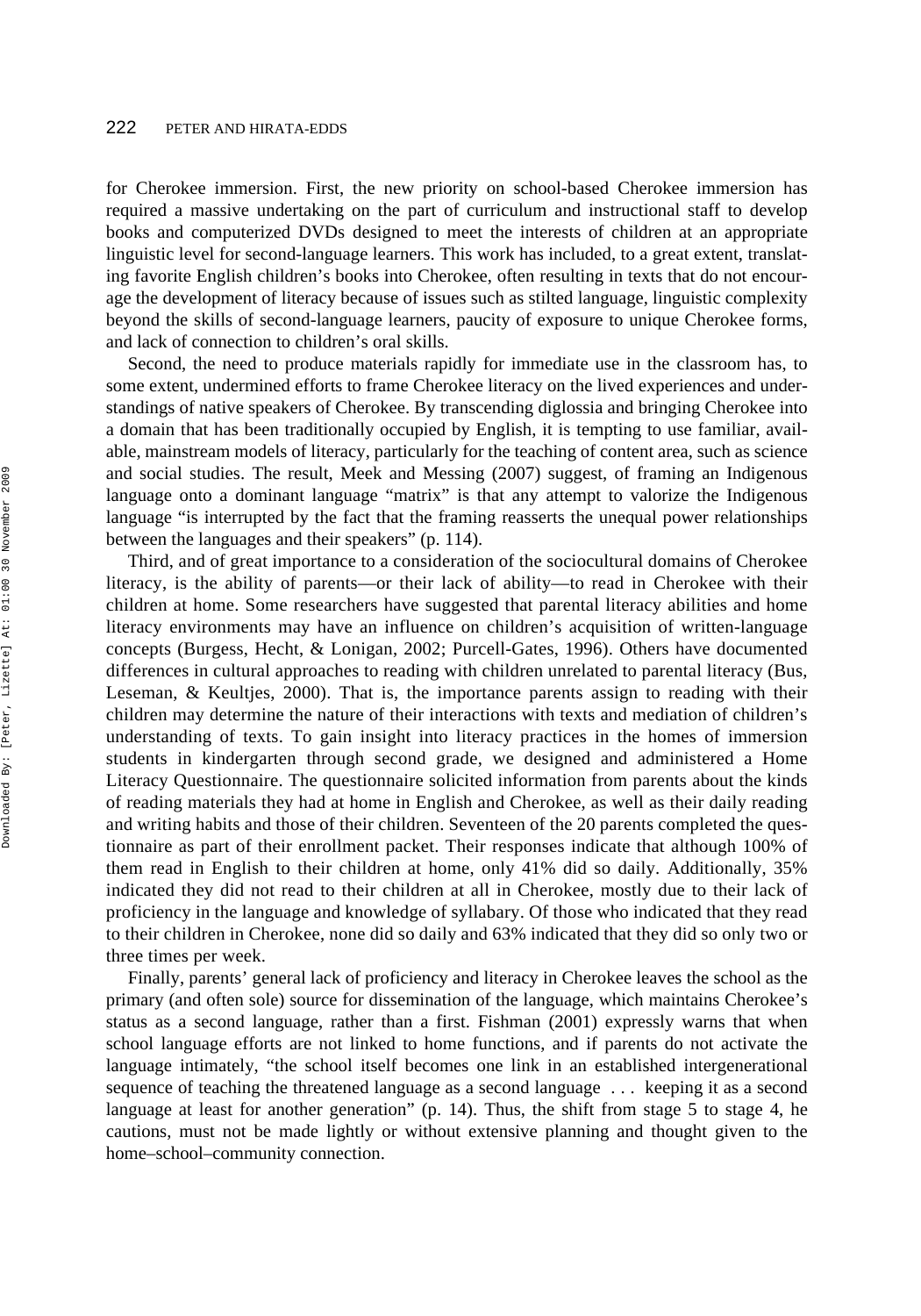A comprehensive theory of Cherokee-literacy revitalization must address the implications of this domain shift from historical uses of the syllabary and Stage 5 community literacy activities to the more contemporary and academic uses that exist at Stage 4a of GIDS. As the syllabary moves into classrooms—and ideally into homes—it is being used in unique and specialized ways never before encountered. Thus, the syllabary has assumed a central role in Cherokeelanguage revitalization that challenges current notions of literacy and the semiotic values historically associated with Sequoyah's writing system.

## A MODEL OF CHEROKEE LITERACY REVITALIZATION: DISCUSSION AND CONCLUSIONS

The results of the Cherokee literacy assessment combined with the responses to a home-literacy questionnaire, classroom observations, professional conversations with teachers, and a review of relevant research seem to validate a conceptual model that acknowledges the shift from stage 5 to 4a of GIDS as well as the micro- and macrosociocultural and linguistic dimensions necessary for understanding Cherokee literacy revitalization (Figure 5). The data we have collected and analyzed to this point in time have not allowed us to fully operationalize all the constructs of our framework, and therefore this model should be viewed as preliminary.

We recognize that reversing Cherokee language shift is not a linear process that occurs entirely progressively, and is furthermore fraught with potential pitfalls that this model does not represent and cannot predict. Crossing from stage 5 to 4, Fishman (2006) warns, may present the language community with "burdens and challenges that may be excessive, non-productive and even dangerous for the entire RLS enterprise" (p. 97). Potential dangers of the Cherokee shift to 4a include pressure from some administrators and parents to focus the curriculum and instruction on the Priority Academic Student Skills (PASS) mandated by the Oklahoma Department of Education, a decision that could ultimately compromise the cultural and linguistic integrity of the original immersion-school vision. Also potentially harmful is current pressure from some parents to introduce English earlier into the program than originally planned—in second grade rather than fifth grade—because of concerns that children in the immersion school will fall behind their monolingual peers on state reading assessments in English. Despite apprehension that children in Indigenous language-immersion programs will not become sufficiently proficient in English to be successful academically (Arviso & Holm, 2001; DeJong, 1998; Hinton, 2001; Slaughter, 1993), there is some suggestion that this is a narrow view of the role of immersion in language revitalization. That is, the intensity of immersion may be the only way to combat language decline and as Wilson and Kamana (2001) of the Hawaiian revitalization movement state, the most important goal for RLS is the strengthening of the linguistic and cultural community.

Perhaps the greatest challenge to the success of Cherokee Nation's stage 4a effort is the tenuous family–school–community link that Fishman urges must be in place before a transition from the weak side to the strong side of GIDS can be successfully sustained. Although the shift of the syllabary into a school-based domain for young second-language learners suggests a new generation of Cherokee speakers, the future readers and writers of Cherokee will require greater support from the family and broader community venues for using Cherokee to sustain their motivation to attain higher levels of biliteracy. With these potential dangers taken into account, we propose that this model serves to contextualize Cherokee-language literacy teaching and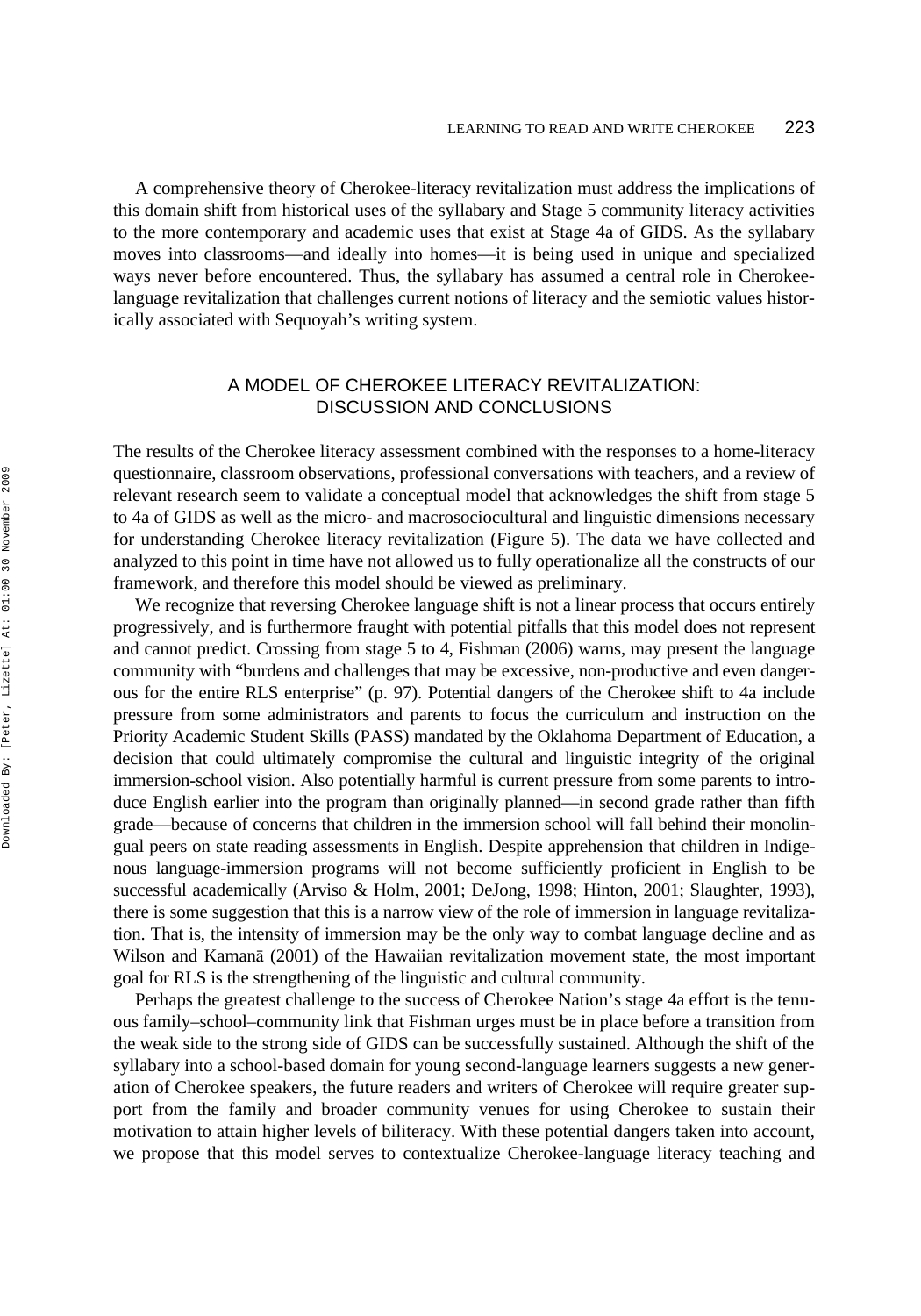

FIGURE 5 A model of the Cherokee Literacy Revitalization context. FIGURE 5 A model of the Cherokee Literacy Revitalization context.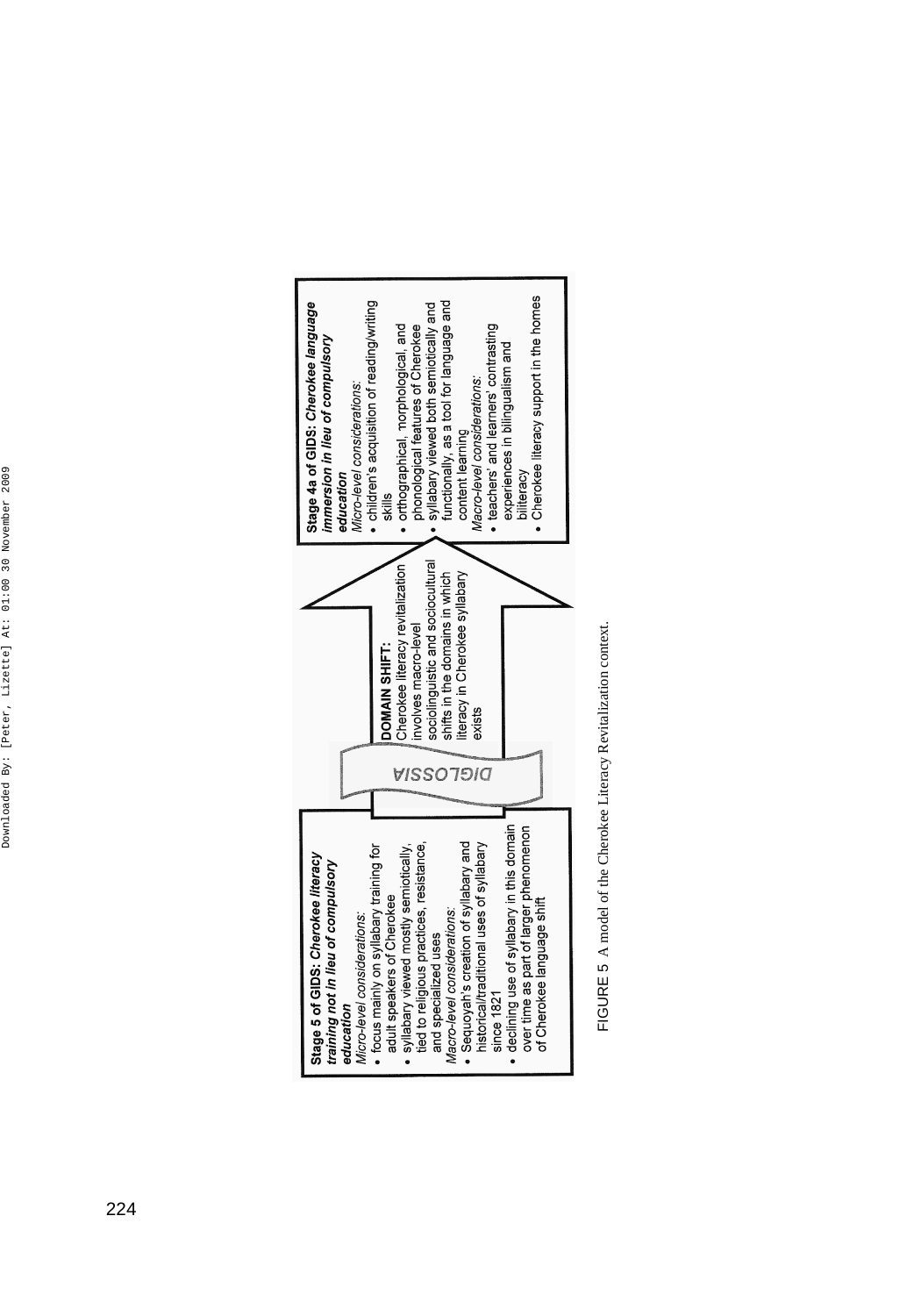learning and contributes to a comprehensive theory of language revitalization, as elusive as that theory may be given the complex nature of reversing language shift. As Fishman (2001) has noted, although local descriptions do not necessarily result in general theories, they are "essential for arriving at such" (p. 462).

Although the Cherokee syllabary and language situation are unique, the monumental task undertaken by Cherokee Nation to reverse language shift is not. Through an examination of Cherokee Nation's venture into Cherokee-literacy revitalization, this study offers insight into the challenges and opportunities facing those who attempt to transcend diglossia and target stage 4a of GIDS by teaching endangered languages in schools. Fishman's caution of "premature crossing" into stage 4 (2006, p. 97) is advice well taken in contemporary times when immersion schooling of this large scale may be fiscally unfeasible. Indeed, despite Cherokee Nation's allocation of "a record amount of spending for cultural programs, including language development initiatives and language immersion classes" (Cherokee Nation, 2006b), it is an amount that could be cut if political tides change and pressure mounts to reallocate that funding to other pressing issues, such as health and housing. Furthermore, the current era of educational accountability has challenged planners of innovative, Indigenous language-immersion programs to align their educational outcomes with those mandated by the No Child Left Behind Act, despite the noted negative impacts that this legislation has for Native American children (see, for example, McCarty, 2008; Romero-Little, McCarty, Warhol, & Zepeda, 2007). This is an issue that Cherokee Nation currently faces with its immersion school; the focus of much discussion and debate is not on the development of children's Cherokee skills, but the children's *lack* of literacy in English. Nicholas (2005) noted similar tension in a Hopi context where "even in this Hopi community school, the curriculum under which children are educated focuses on English and the standards of most mainstream public schools" (p. 36). In this case, she views schooling and literacy as being "understood as explicitly colonizing practices" (p. 35).

Yet, the opportunities stage 4a presents for those who seek to revitalize—or to initiate—heritagelanguage literacy are many, and, as the literature suggests, communities are incorporating literacy practices into their language programs in distinct and creative ways. Like the Gapuners of Papua New Guinea in Kulick and Stroud's (1993) study, Indigenous communities are "seizing hold of those dimensions of literacy for which they consider they have the most use" (p. 55). The evidence presented here suggests this to be the case in Cherokee Nation as we witness a new generation of Cherokee speakers with literacy skills that differ greatly from that of many native speakers.' Curriculum developers and teachers in language-revitalization programs are therefore in a unique position to establish literacy goals most appropriate for their sociocultural and sociolinguistic contexts. We hope that throughout this analysis we have shown a way for them to conceptualize literacy toward fruitful and meaningful language—and literacy—revitalization efforts.

#### ACKNOWLEDGMENTS

The authors wish to express their appreciation to Dr. Nancy Hornberger for her thoughtful comments on an earlier draft of this paper, to the three anonymous reviewers for their helpful editorial suggestions, and to Bill Staples for reading and editing multiple versions of this paper. Our deepest admiration goes to the Cherokee-immersion staff, students, and parents for their tireless efforts to keep Cherokee language and culture alive.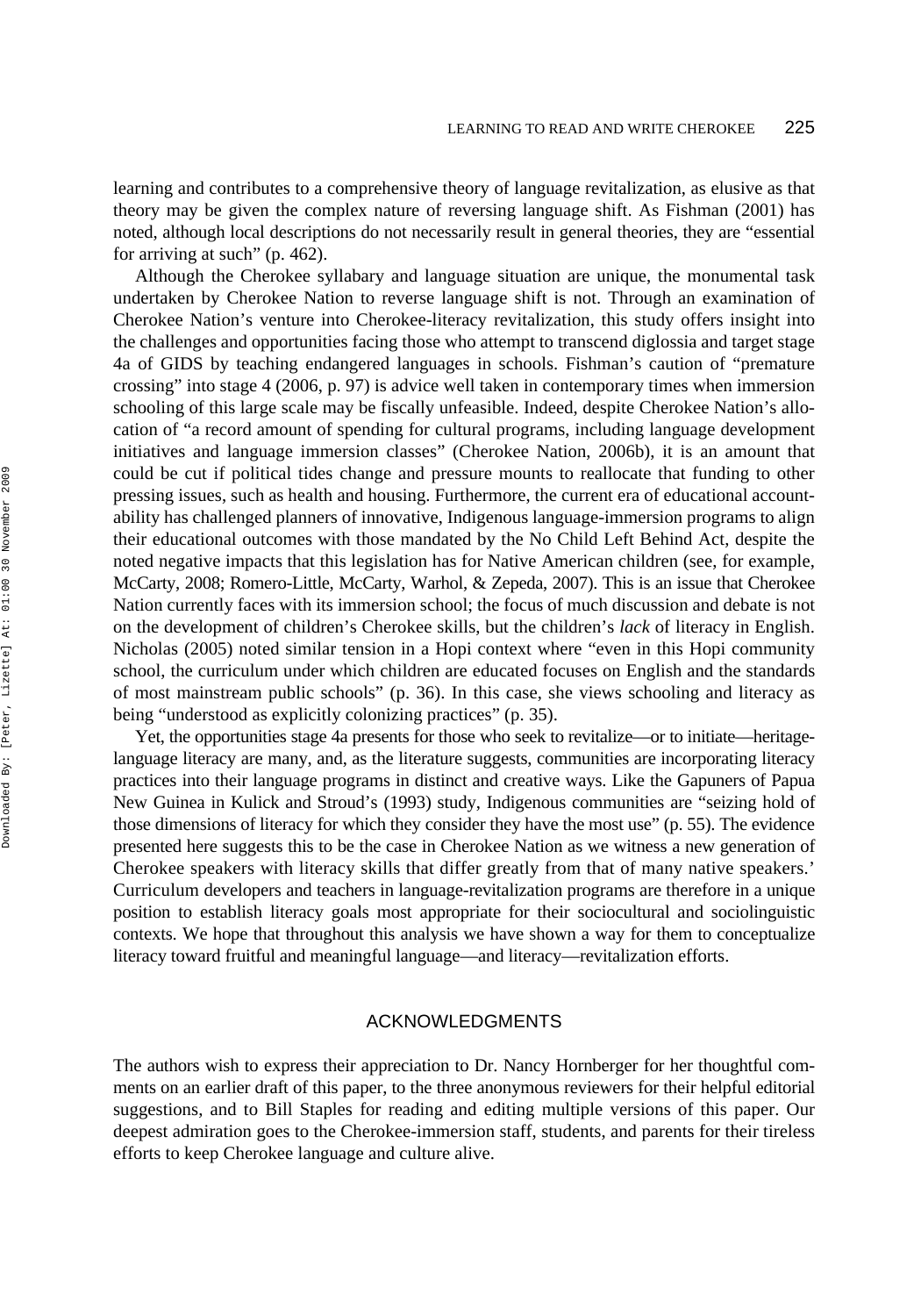#### **REFERENCES**

- Arviso, M., & Holm, W. (2001). Tséhootsooídi ólta'gi Diné bizaad bíhoo'aah: A Navajo immersion program at Fort Defiance, Arizona. In L. Hinton and K. Hale (Eds.), *The green book of language revitalization in practice* (pp. 203–215). San Diego, CA: Academic Press.
- Bender, M. (2002a). *Signs of Cherokee culture: Sequoyah's syllabary in Eastern Cherokee life*. Chapel Hill, NC: University of North Carolina Press.
- Bender, M. (2002b). From "easy phonetics" to the syllabary: An orthographic division of labor in Cherokee language education. *Anthropology & Education Quarterly*, *33*(l),90–11.
- Bender, M. (2008). Indexicality, voice, and context in the distribution of Cherokee scripts. *International Journal of the Sociology of Language*, *192*, 91–103.

Burgess, S., Hecht, S., & Lonigan, C. (2002). Relations of the home literacy environment (HLE) to the development of reading-related abilities: A one-year longitudinal study. *Reading Research Quarterly*, *37*, 408–426.

Bus, A. G., Leseman, P. P. M., & Keultjes, P. (2000). Joint book reading across cultures: A comparison of Surinamese-Dutch, Turkish-Dutch, and Dutch parent-child dyads. *Journal of Literacy Research*, *32*, 53–76.

Cherokee Nation. (2003). *Ga-du-gi*: *A vision for working together to preserve the Cherokee language: Report of a needs assessment survey and a 10-year language revitalization plan*. Final report submitted in fulfillment of FY 2001 DHS ANA Grant #90-NL-0189. Tahlequah, OK: Cherokee Nation.

Cherokee Nation. (2005). *Cherokee kindergarten immersion curriculum*. Tahlequah, OK: Cherokee Nation.

Cherokee Nation. (2006a). *Cherokee first grade immersion curriculum*. Tahlequah, OK: Cherokee Nation.

- Cherokee Nation. (2006b, August 29). *Chief proposes record budget for Cherokee Nation*. [Press Release]. Retrieved from http://www.cherokee.org/NewsRoom/FullStory/2078/Page/Default.aspx
- Cherokee Nation. (2007). *Cherokee second grade immersion curriculum*. Tahlequah, OK: Cherokee Nation.
- Cherokee Nation. (2008). *Cherokee language immersion literacy assessment*. Tahlequah, OK: Cherokee Nation.
- DeJong, D. (1998). Is immersion the key to language renewal? *Journal of American Indian Education*, *37*, 1–11.
- Dorian, N. C. (1998). Western language ideologies and small-language prospects. In L. A. Grenoble & L. J. Whaley (Eds.), *Endangered languages: Current issues and future prospects* (pp. 3–21). Cambridge, England: Cambridge University Press.
- Fishman, J. A. (1991). *Reversing language shift: Theoretical and empirical foundations of assistance to threatened languages*. Philadelphia: Multilingual Matters Ltd.
- Fishman, J. A. (Ed.). (2001). *Can threatened languages be saved?* Clevedon, England: Multilingual Matters Ltd.
- Fishman, J. A. (2006). What is reversing language shift (RLS) and how can it succeed? In N. H. Hornberger & M. Putz (Eds.), *Language loyalty, language planning and language revitalization: Recent writings and reflections from Joshua A. Fishman* (pp. 79–112). Tonawanda, NY: Multilingual Matters.
- Francis, N., & Reyhner, J. (2002). *Language and literacy teaching for Indigenous education: A bilingual approach*. Clevedon, England: Multilingual Matters Ltd.
- Greene, J. C., Caracelli, V. J., & Graham, W. F. (1989). Toward a conceptual framework for mixed-method evaluation design. *Educational Evaluation and Policy Analysis*, *11*, 255–274.
- Hinton, L. (2001). Teaching methods. In L. Hinton & K. Hale (Eds.), *The green book of language revitalization in practice* (pp. 179–89). San Diego, CA: Academic Press.
- Hirata-Edds, T. (2006). *Influence of second language immersion in Cherokee on children's development of past tense in their first language, English*. Unpublished doctoral dissertation, University of Kansas, Lawrence.
- Hornberger, N. H. (Ed.) (1997). *Indigenous literacies in the Americas: Language planning from the bottom up*. Berlin, Germany: Mouton de Gruyter & Co.
- Hornberger, N. H. (2003). Continua of biliteracy. In N. H. Hornberger (Ed.), *Continua of biliteracy: An ecological framework for educational policy, research, and practice in multilingual settings* (pp. 3–34). Tonawanda, NY: Multilingual Matters.
- Justice, D. H. (2006). *Our fire survives the storm: A Cherokee literary history*. Minneapolis, MN: University of Minnesota Press.
- Krauss, M. (1996). Status of Native American language endangerment. In G. Cantoni (Ed.), *Stabilizing Indigenous languages* (pp. 16–21). Flagstaff, AZ: Center for Excellence in Education.
- Krauss, M. (1998). The condition of Native North American languages: The need for realistic assessment and action. *International Journal of Sociology of Language*, *132*, 9–21.